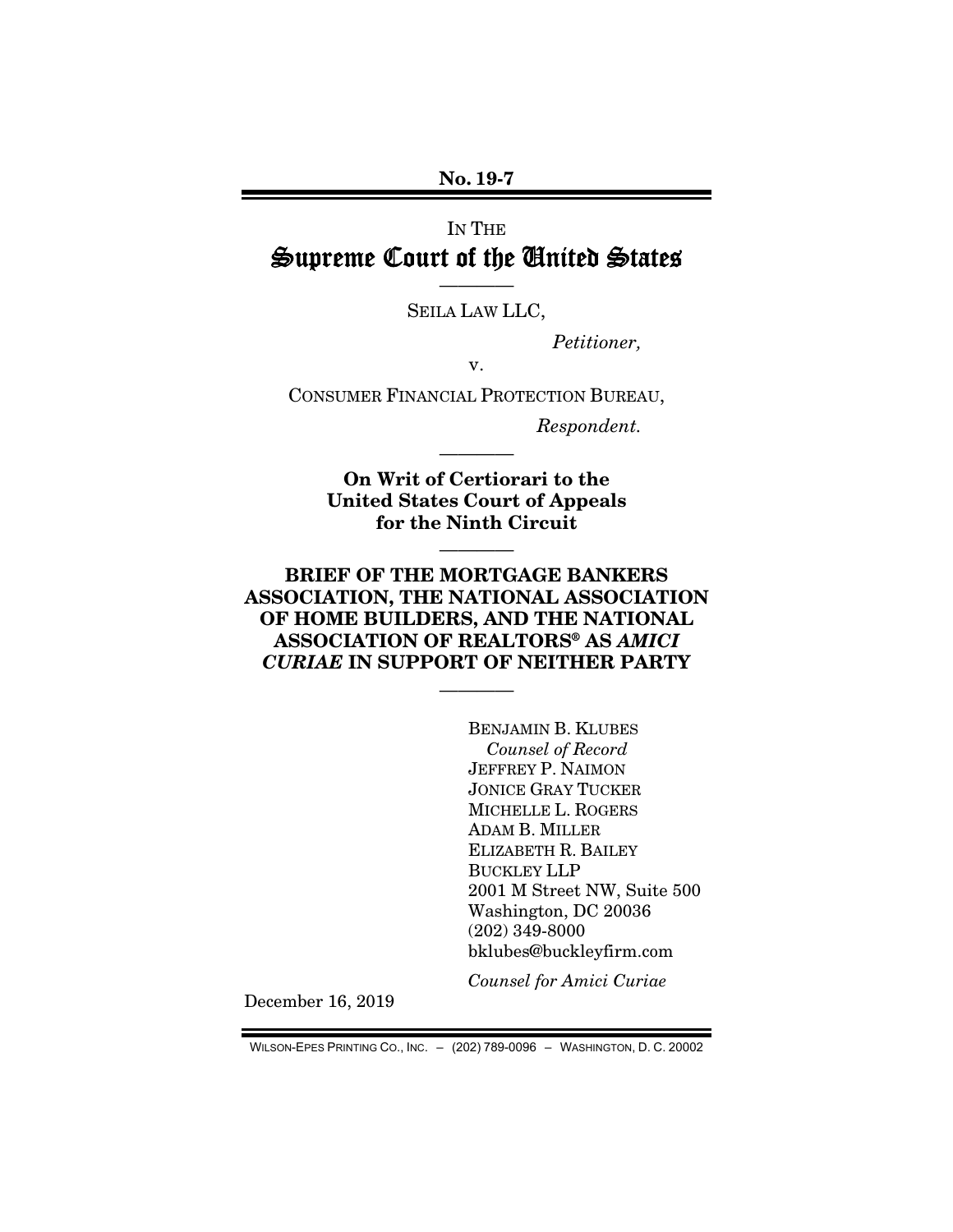# TABLE OF CONTENTS

|--|

|                                                                                                                                                                  | 11 |
|------------------------------------------------------------------------------------------------------------------------------------------------------------------|----|
|                                                                                                                                                                  |    |
| SUMMARY OF THE ARGUMENT                                                                                                                                          | 3  |
|                                                                                                                                                                  | 5  |
| I. If the Court Finds the Restrictions on<br>the President's Ability to Remove the<br>Director of the CFPB Unconstitutional, It<br>Should Sever the Restrictions | 5  |
| II. Striking Down the CFPA in its Entirety<br>Would Be Massively Disruptive to the                                                                               | 10 |
|                                                                                                                                                                  | 21 |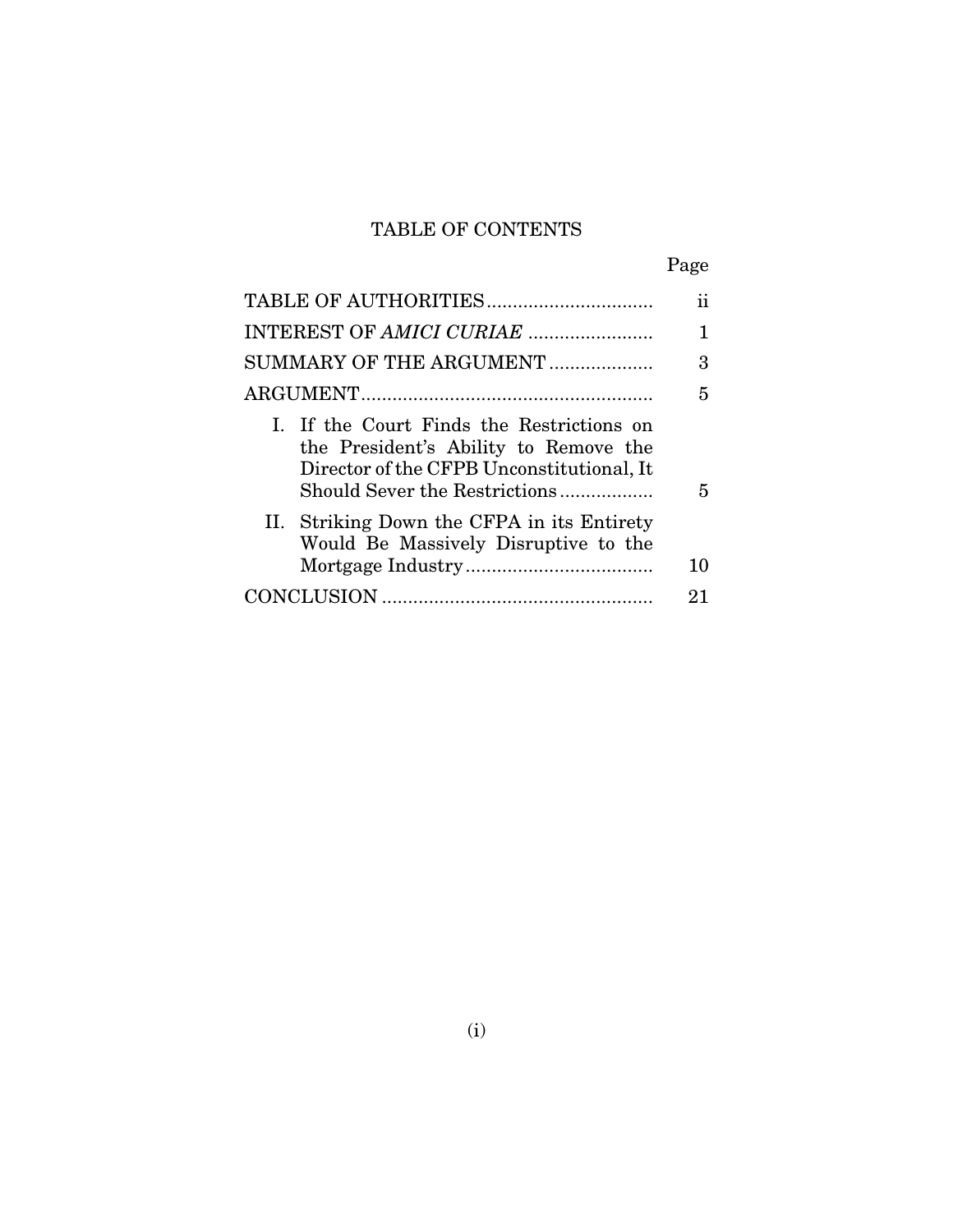# TABLE OF AUTHORITIES

| <b>CASES</b><br>Page(s)                                                                                |   |
|--------------------------------------------------------------------------------------------------------|---|
| Alaska Airlines, Inc. v. Brock,                                                                        | 6 |
| Aurelius Inv., LLC v. Puerto Rico,<br>$9-10$                                                           |   |
| Ayotte v. Planned Parenthood<br>of N. New Eng.,                                                        |   |
| Free Enter. Fund v. Pub. Co.<br>Acct. Oversight Bd.,                                                   |   |
| Intercollegiate Broad. Sys., Inc. v.<br>Copyright Royalty Bd.,<br>684 F.3d 1332 (D.C. Cir. 2012)<br>10 |   |
| PHH Corp. v. Consumer Fin. Prot. Bureau,<br>7-8                                                        |   |

# STATUTES

| 11   |
|------|
| 16   |
| 16   |
| - 7  |
| 7,8  |
| 18   |
| 3, 7 |
| 13   |
|      |

ii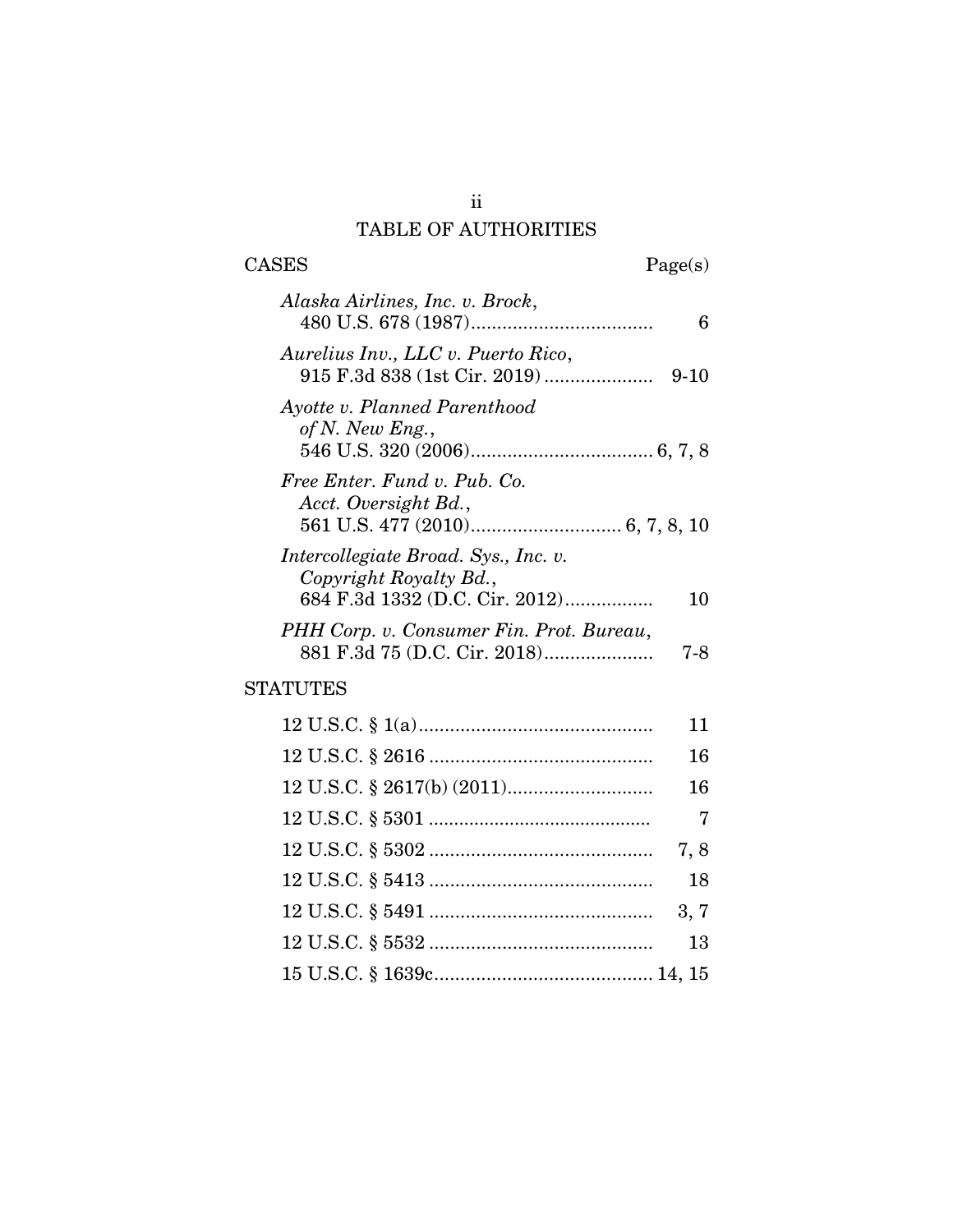## iii

## TABLE OF AUTHORITIES—Continued

|  | Page(s) |
|--|---------|
|  |         |

|                                                                                                              | 16   |
|--------------------------------------------------------------------------------------------------------------|------|
|                                                                                                              | 16   |
|                                                                                                              | 16   |
| Dodd-Frank Wall Street Reform and<br>Consumer Protection Act in 2010,<br>Pub. L. No. 111-203, 124 Stat. 1376 |      |
|                                                                                                              |      |
|                                                                                                              | 7    |
|                                                                                                              | 18   |
|                                                                                                              | 3, 7 |
| $\S 1032(f), 124$ Stat. 2007 (2010)                                                                          | 13   |
| $§$ 1098(11), 124 Stat. 2104 (2010)                                                                          | 16   |
| $\S$ 1100A(2), 124 Stat. 2107 (2010)                                                                         | 16   |
|                                                                                                              | 14   |
| § 1412, 124 Stat. 2145 (2010)  14-15                                                                         |      |
|                                                                                                              | 11   |
| <b>REGULATIONS</b>                                                                                           |      |
| 78 Fed. Reg. 6407 (Jan. 30, 2013) (codified                                                                  |      |

| 78 Fed. Reg. 6407 (Jan. 30, 2013) (codified                                            | 15 |
|----------------------------------------------------------------------------------------|----|
| 78 Fed. Reg. 35,429 (June 12, 2013)                                                    | 14 |
| 78 Fed. Reg. 79,730 (Dec. 31, 2013)<br>(codified at 12 C.F.R. pts. 1024, 1026)  13, 14 |    |
| 80 Fed. Reg. 43,911 (July 24, 2015)<br>(codified at 12 C.F.R. pts. 1024, 1026)  13, 17 |    |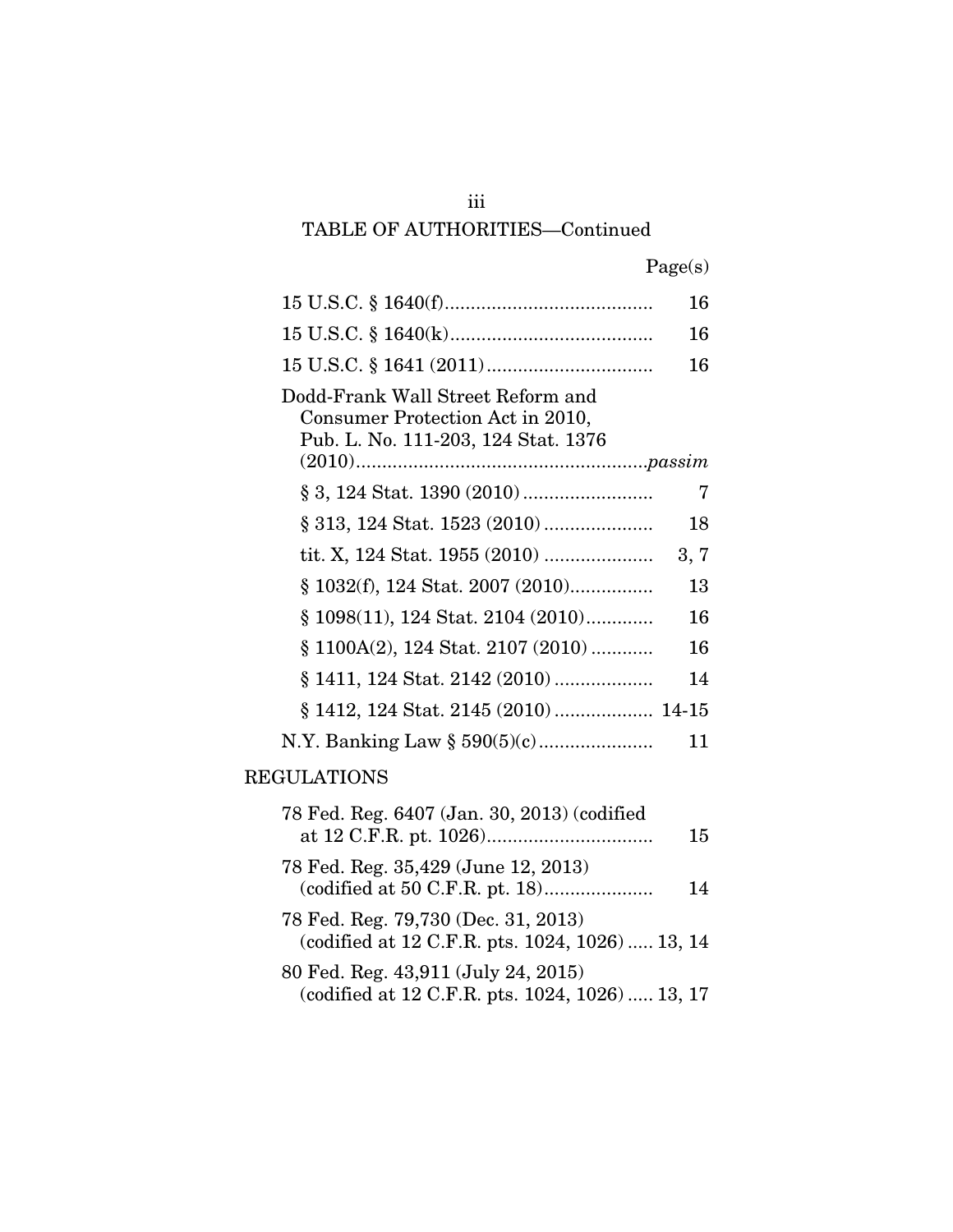## TABLE OF AUTHORITIES—Continued

# ${\bf OTHER~AUTHORITIES} \hspace{2.0cm} {\bf Page(s)}$

| David Logan, Share of New Home Sales<br>with Conventional Financing Rises in<br>Third Quarter, Eye On Housing (Oct. 25,<br>2019), http://eyeonhousing.org/2019/10/<br>share-of-new-home-sales-with-convention<br>al-financing-rises-in-third-quarter/ (last | $\overline{2}$ |
|-------------------------------------------------------------------------------------------------------------------------------------------------------------------------------------------------------------------------------------------------------------|----------------|
| Existing-Home Sales Climb 1.9%<br>in                                                                                                                                                                                                                        |                |
| October, Nat'l Ass'n of REALTORS® (Nov.<br>21, 2019), https://www.nar.realtor/news<br>room/existing-home-sales-climb-1-9-in-oc<br>tober (last visited Dec. 4, 2019)                                                                                         | 18             |
| Fannie Mae Selling Guide (10/02/2019)                                                                                                                                                                                                                       |                |
| (Dec. 4, 2019), https://www.fanniemae.                                                                                                                                                                                                                      |                |
| com/content/guide/selling/a3/2/01.html                                                                                                                                                                                                                      | 11             |
| Final Rules, CFPB, https://www.consumer<br>finance.gov/policy-compliance/rulemaking/<br>final-rules/ (last visited Dec. 3, 2019)                                                                                                                            | 3              |
| Final Rules filter tool, CFPB, https://<br>www.consumerfinance.gov/policy-complia<br>nce/rulemaking/final-rules/?title=&topics<br>=mortgage-closing&topics=mortgage-ori<br>gination&topics=mortgages&topics=mor<br>tgage-servicing&from_date=&to_date=      | 12             |
| <b>Highlights From the Profile of Home Buyers</b>                                                                                                                                                                                                           |                |
| and Sellers, Nat'l Ass'n of REALTORS®                                                                                                                                                                                                                       |                |
| (Nov. 21, 2019), https://www.nar.realtor/<br>research-and-statistics/research-reports/                                                                                                                                                                      |                |
| highlights-from-the-profile-of-home-buyers-                                                                                                                                                                                                                 |                |
| and-sellers (last visited Dec. 6, 2019) 11-12, 19                                                                                                                                                                                                           |                |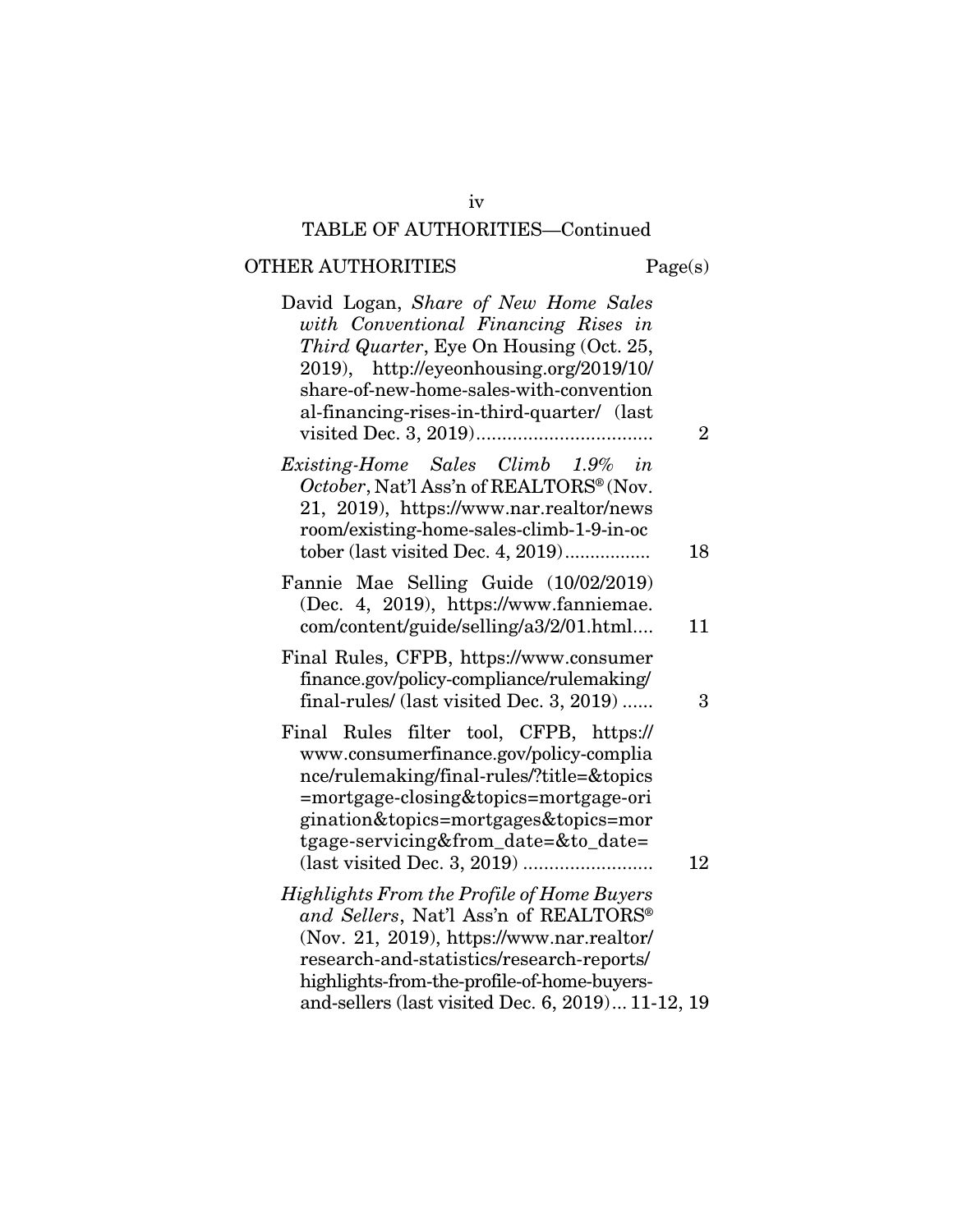## TABLE OF AUTHORITIES—Continued

| History of Fannie Mae and Freddie Mac<br>Conservatorships, Fed. Hous. Fin.<br>Agency, https://www.fhfa.gov/Conservat<br>orship/Pages/History-of-Fannie-Mae--Fre<br>ddie-Conservatorships.aspx (last visited                                                                 | 15 |
|-----------------------------------------------------------------------------------------------------------------------------------------------------------------------------------------------------------------------------------------------------------------------------|----|
| Nadia Evangelou, How Do Home Sales<br>Affect the Economy in Your State?, Nat'l<br>Ass'n of REALTORS <sup>®</sup> : Economist's Outlook<br>(July 7, 2019), https://www.nar.realtor/<br>blogs/economists-outlook/how-do-home-sa<br>les-affect-the-economy-in-your-state (last | 18 |
| Pete Carroll, Expiration of the CFPB's<br>Qualified Mortgage "GSE Patch" - Part 1,<br>CoreLogic Insights Blog (July 11, 2019),<br>https://www.corelogic.com/blog/2019/07/e<br>xpiration-of-the-cfpbs-qualified-mortgage-<br>gse-patch-part-1.aspx (last visited Dec. 3,     | 15 |
| Press Release, Nat'l Credit Union Admin.,<br>FFIEC Announces Availability of 2018<br>Data on Mortgage Lending (Aug. 2019),<br>https://www.ncua.gov/newsroom/press-<br>release/2019/ffiec-announces-availability-<br>2018-data-mortgage-lending (last visited                |    |
|                                                                                                                                                                                                                                                                             | 19 |

v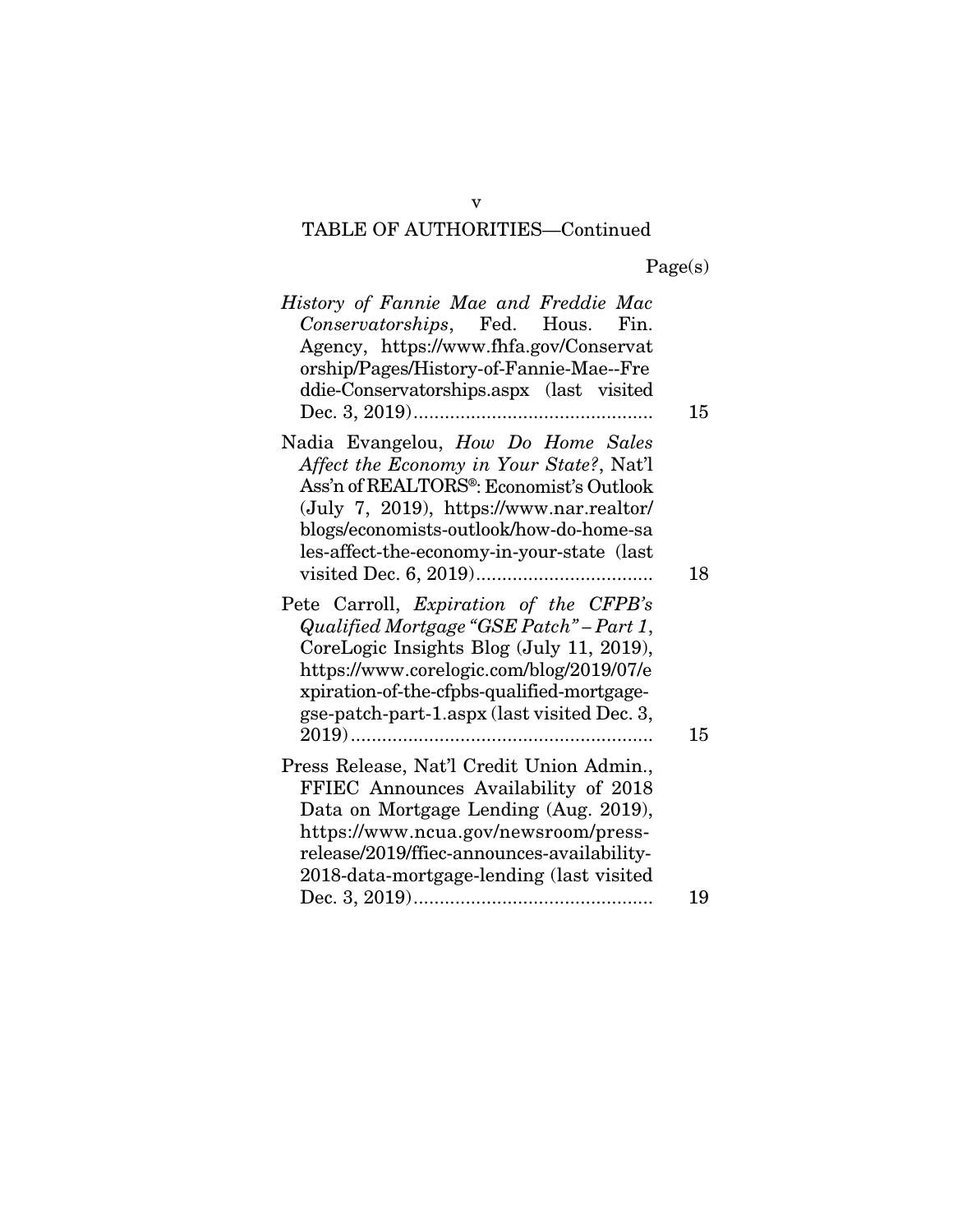## TABLE OF AUTHORITIES—Continued

Page(s)

vi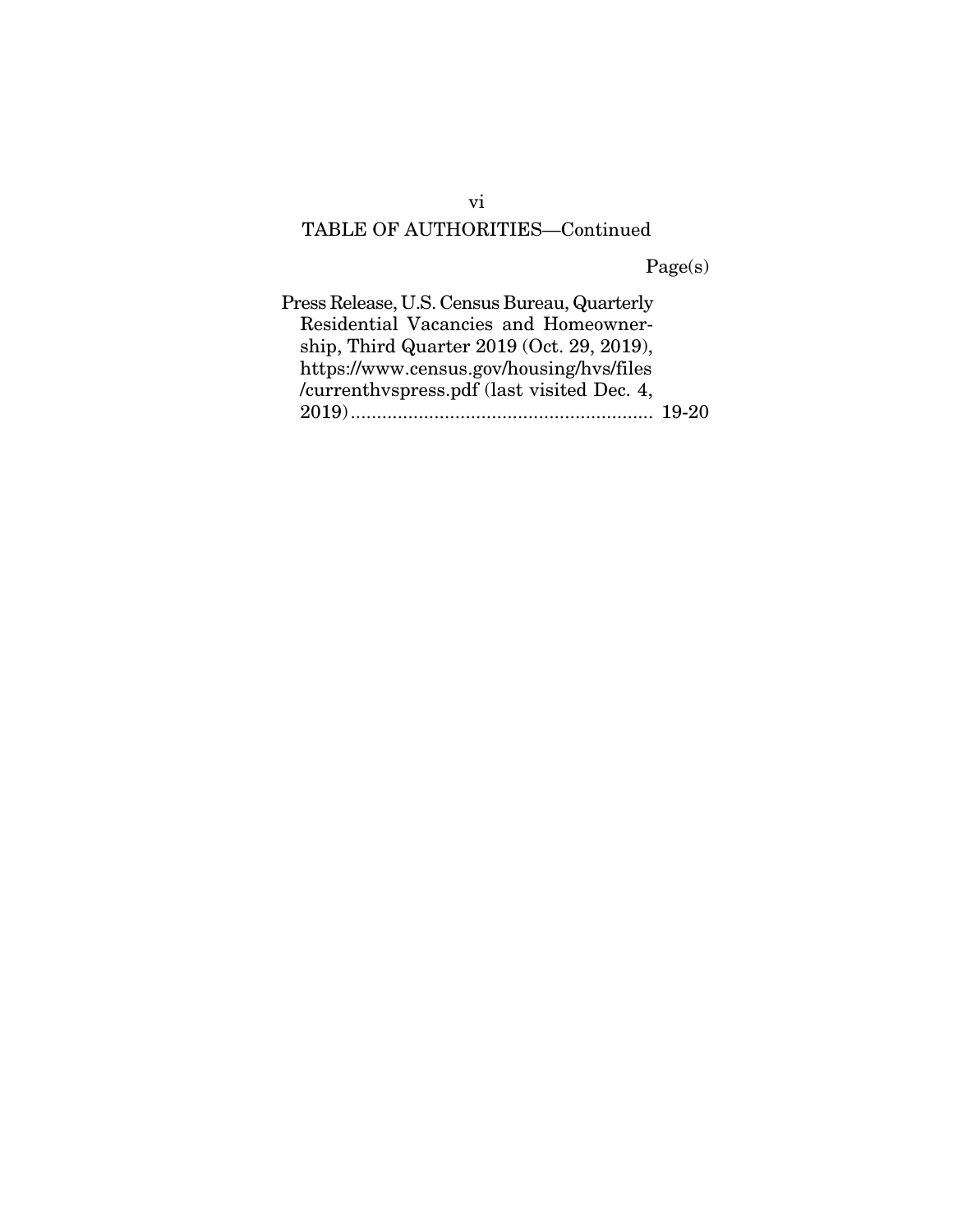## BRIEF OF THE MORTGAGE BANKERS ASSOCIATION, THE NATIONAL ASSOCIATION OF HOME BUILDERS, AND THE NATIONAL ASSOCIATION OF REALTORS® AS *AMICI CURIAE* IN SUPPORT OF NEITHER PARTY

The Mortgage Bankers Association, the National Association of Home Builders, and the National Association of REALTORS® ("*amici*") respectfully submit this brief as *amici curiae* in support of neither party.\*

*Amici* take no position on the constitutionality of the statute in question. They limit their argument to the appropriate remedy in the event that the Court determines that the statute is unconstitutional. *Amici* file this brief because they are concerned that the Court's decision in this case could unnecessarily disrupt the nation's housing and real estate markets.

### INTEREST OF *AMICI CURIAE*

The Mortgage Bankers Association (MBA) is a national association representing over 2,200 members of the real estate finance industry. Its membership spans real estate finance companies, mortgage companies, mortgage brokers, commercial banks, thrifts, life insurance companies, and others in the mortgage lending field. MBA seeks to strengthen the nation's residential and commercial real estate markets, to support sustainable homeownership, and to extend access to affordable housing to all Americans. MBA

<sup>\*</sup> Pursuant to Rule 37.6, no counsel for a party has authored this brief, in whole or in part, and no person, other than *amici* or their counsel, has made a monetary contribution intended to fund the preparation or submission of this brief. In accordance with Rule 37.3(a), counsel for all parties have consented to the filing of *amicus curiae* briefs, and copies of the letters of general consent have been filed with the Clerk.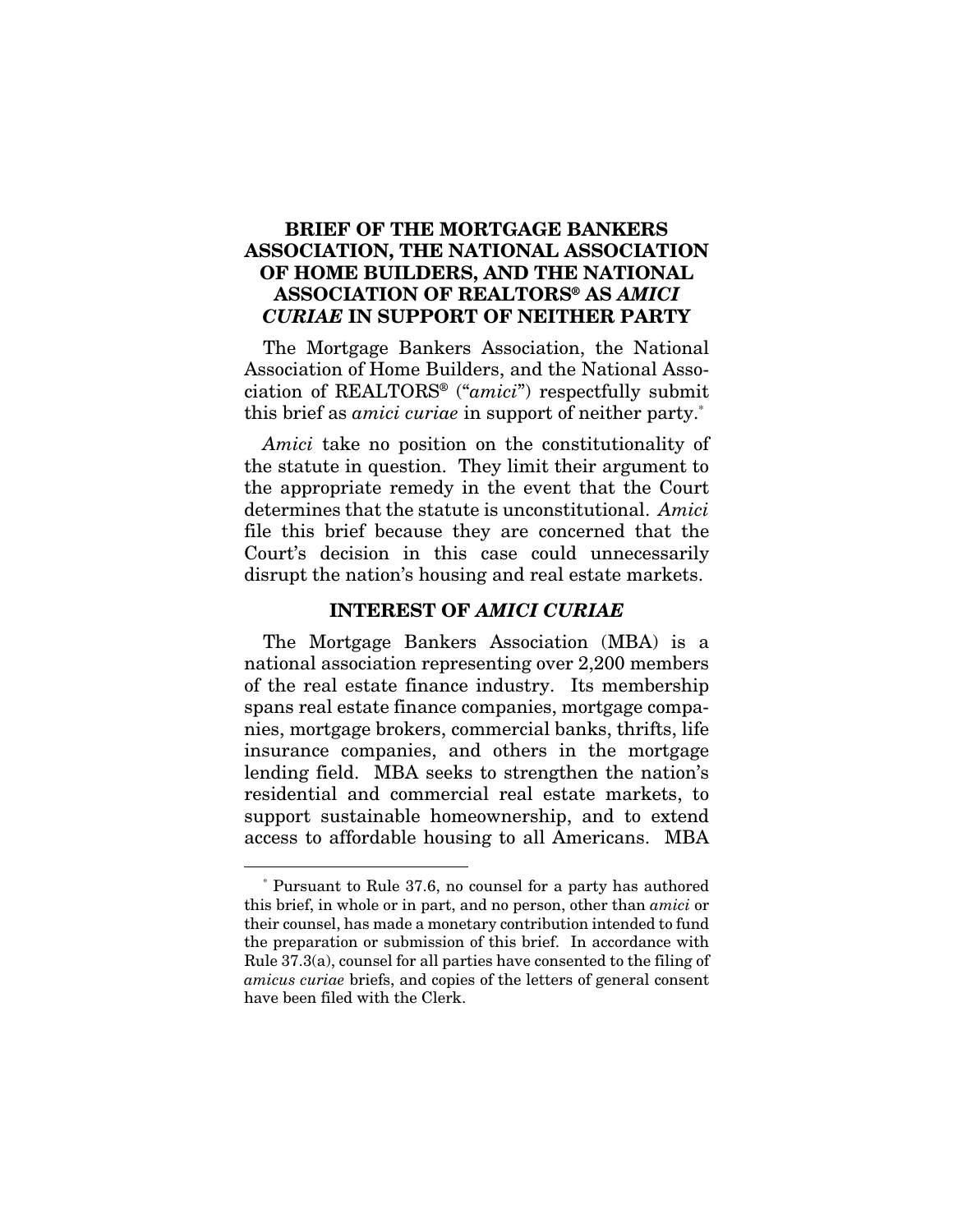therefore has a strong interest in maintaining the stability of the mortgage and real estate markets.

The National Association of Home Builders of the United States (NAHB) is a trade association whose mission is to enhance the climate for housing and the building industry. Chief among NAHB's goals is providing and expanding opportunities for all people to have safe, decent, and affordable housing. Founded in 1942, NAHB is a federation of more than 700 state and local associations. About one-third of NAHB's approximately 140,000 members are home builders or remodelers, which construct 80% of all homes built in the United States. More than 93% of new home and approximately 83% of existing home purchases are made with home-secured credit.<sup>1</sup> NAHB therefore has a strong interest in maintaining the stability of the mortgage and real estate markets.

The National Association of REALTORS® (NAR) is a national trade association, representing 1.4 million members, including NAR's institutes, societies, and councils involved in all aspects of the residential and commercial real estate industries. Membership is composed of residential and commercial brokers, salespeople, property managers, appraisers, counselors, and others engaged in the real estate industry. Members belong to one or more of the approximately 1,200 local associations/boards and 54 state and territory associations of REALTORS®. Members advocate for private property rights, including the right to own, use, and transfer real property. REALTORS® adhere to a

<sup>1</sup> David Logan, *Share of New Home Sales with Conventional Financing Rises in Third Quarter*, Eye On Housing (Oct. 25, 2019), http://eyeonhousing.org/2019/10/share-of-new-home-saleswith-conventional-financing-rises-in-third-quarter/ (last visited Dec. 3, 2019).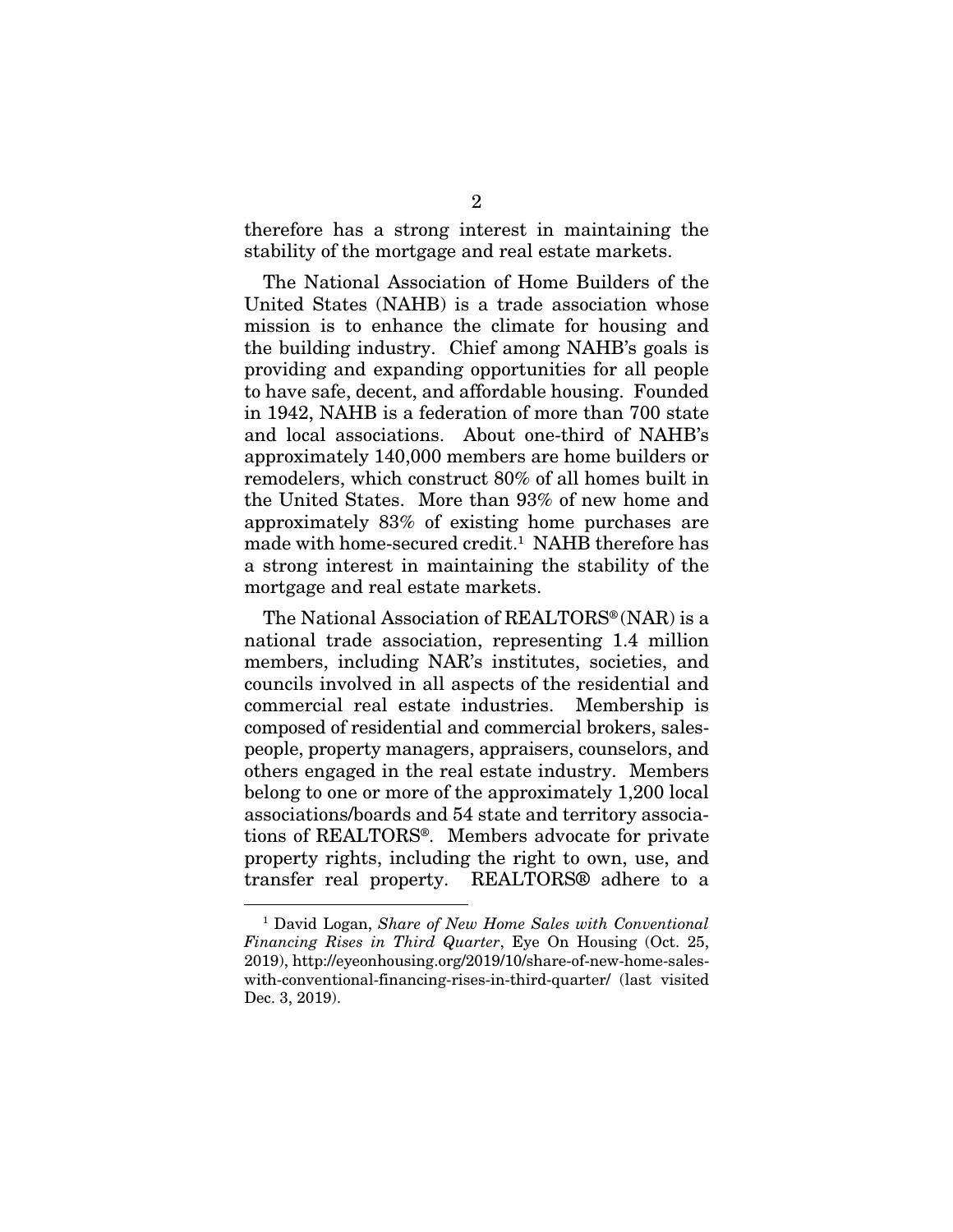strict Code of Ethics, setting them apart from other real estate professionals for their commitment to ethical real estate business practices. For these reasons, NAR has a strong interest in maintaining the stability of the mortgage and real estate markets.

MBA, NAHB, and NAR frequently participate as *amici curiae* to safeguard the constitutional and other legal rights and business interests of their members and those similarly situated.

### SUMMARY OF THE ARGUMENT

When Congress passed the Dodd-Frank Wall Street Reform and Consumer Protection Act in 2010, it made the legislation's purpose crystal clear with the first words in the statute: "An Act [t]o promote financial stability in the United States . . . ." Pub. L. No. 111- 203, 124 Stat. 1376 (2010). Title X of the Act, the Consumer Financial Protection Act of 2010 (CFPA), established the Consumer Financial Protection Bureau (CFPB), and placed at its head a Director who would serve a statutorily-prescribed five-year term and could be removed prior to the expiration of this term only for cause. *See* 12 U.S.C. § 5491.

The CFPB has implemented and enforced federal consumer finance laws for nearly a decade, issuing over 80 final or interim final rules, at least 38 of which affect consumer mortgages.2 The real estate industry has engaged with the CFPB on rulemaking and policy issues, including by providing continuous feedback to the CFPB on how to best fulfill its statutory mandates to ensure access to financial opportunity and protect

<sup>2</sup> *See* Final Rules, CFPB, https://www.consumerfinance. gov/policy-compliance/rulemaking/final-rules/ (last visited Dec. 3, 2019).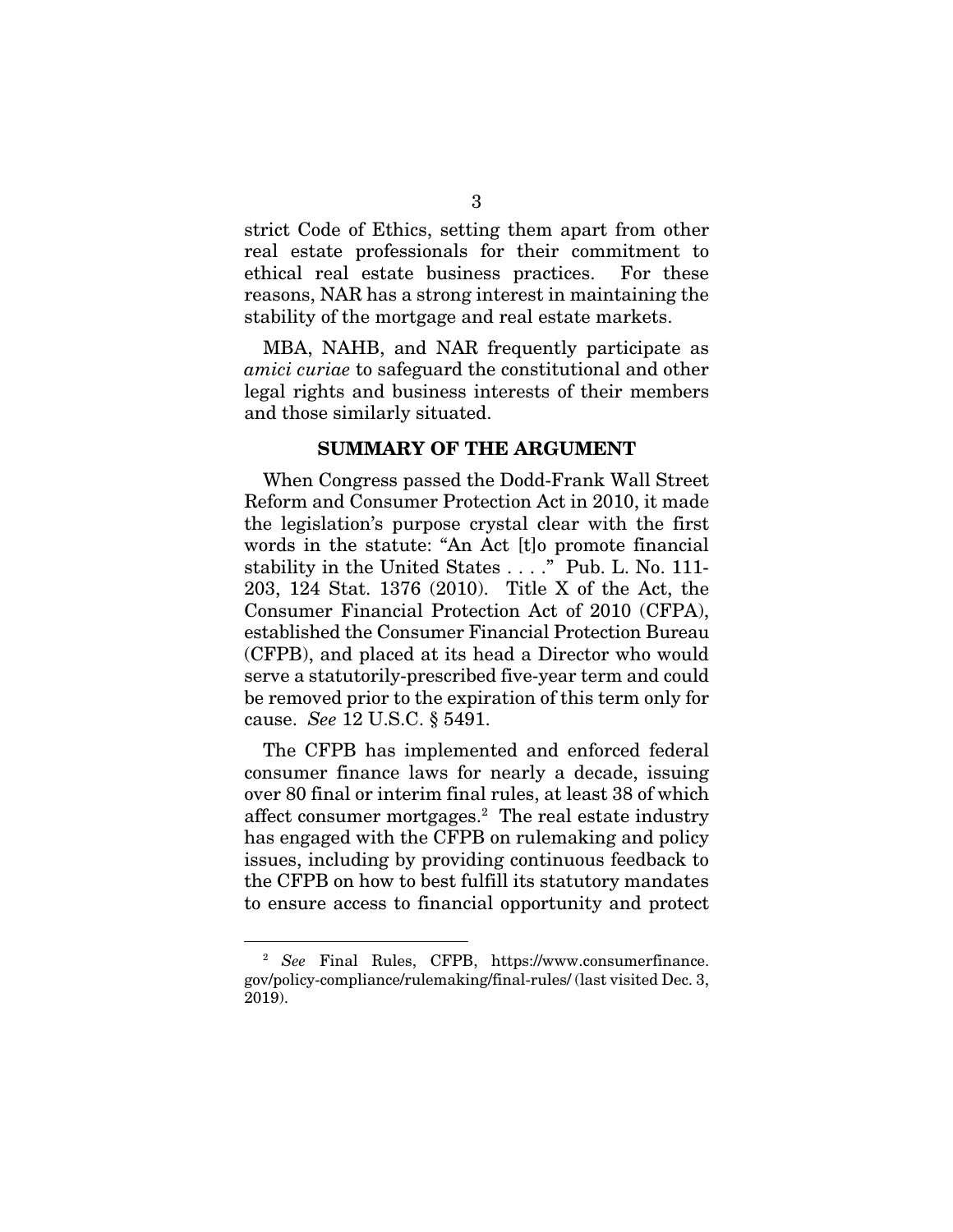the interests of American consumers. The industry also has invested billions of dollars to comply with the CFPB's new rules, regulations, and related guidance. Today, nearly all residential real estate finance transactions in the United States are undertaken in compliance with, and in reliance on, the rights, obligations, and protections set forth in the regulations and other guidance issued by the CFPB.

The petitioner in this case, Seila Law LLC, asks the Court to find that the CFPA is unconstitutional because of the for-cause removal provision. Further, the petitioner asks the Court to forego the traditional severability analysis applied when courts hold a statute unconstitutional, or in the alternative to strike down the CFPA in its entirety. Either of these approaches would result in immediate and severe disruption to the real estate financing industry, causing significant harm to consumers and the economy at large.

When determining how to remedy an unconstitutional statute, courts seek to give effect to congressional intent and to avoid unnecessary disruption. As applied, this typically means that instead of eliminating an entire statute, the offending provision is severed, leaving the remainder of the statute intact. Here, striking down the entirety of the CFPA, or declaring it unconstitutional without addressing severance, would eliminate or call into question the legitimacy of the detailed, technical regulations that govern past and future real estate finance transactions, not to mention the authority of a federal agency responsible for enforcing a host of consumer protection laws. Such an outcome would immediately cause significant disruption to the American economy, overturning regulatory guideposts, upsetting settled expectations, and creating substantial uncertainty in our housing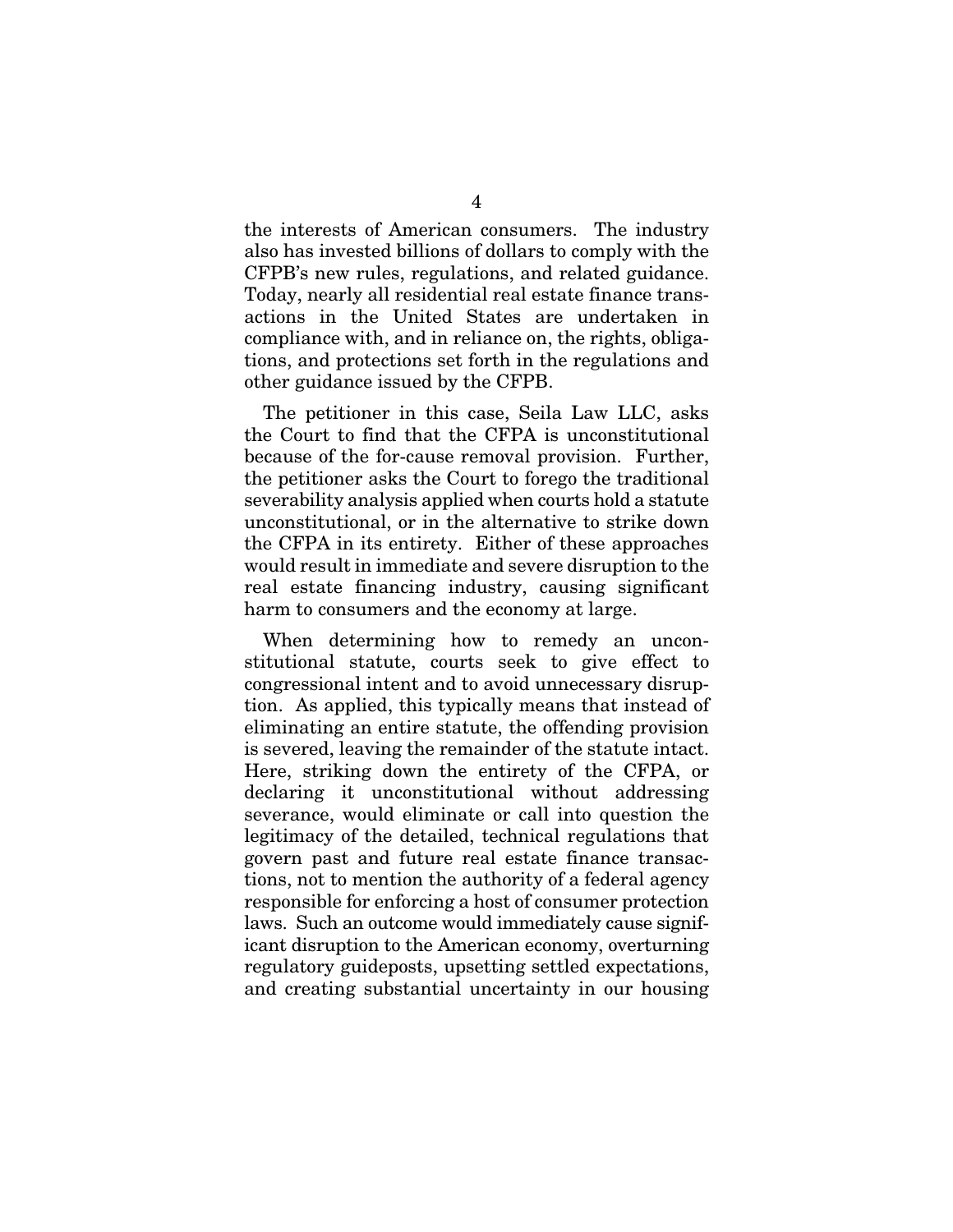markets, all in contravention of Congress's clearly expressed intent to promote financial stability. The Court should avoid causing such harm. Accordingly, in the event that the Court finds the for-cause removal provision unconstitutional, it should sever that provision from the statute.

### ARGUMENT

## I. If the Court Finds the Restrictions on the President's Ability to Remove the Director of the CFPB Unconstitutional, It Should Sever the Restrictions.

The petitioner urges the Court not to consider whether the unconstitutional removal provision can be severed from the statute under traditional principles, but instead to simply dismiss the CFPB's enforcement action. In the alternative, the petitioner argues that if the Court does undertake a severability analysis, it should strike down the CFPA in its entirety, thereby abolishing the CFPB.

While the petitioner suggests that avoiding the severability question would be a modest approach, in fact, bypassing severability would have much the same practical effect as abolishing the CFPB. As the petitioner acknowledges, "because an agency with a structural constitutional defect lacks the authority to take executive action, *any exercise of executive power by the agency is void*." Brief for Petitioner ("Pet. Br.") at 46 (Dec. 9, 2019) (emphasis added). Therefore, either eliminating the CFPB or declaring it unconstitutional without addressing severance would immediately disable it from continuing to regulate the mortgage market. Further, either ruling would effectively prevent the industry and consumers from relying on the complex set of rules promulgated by the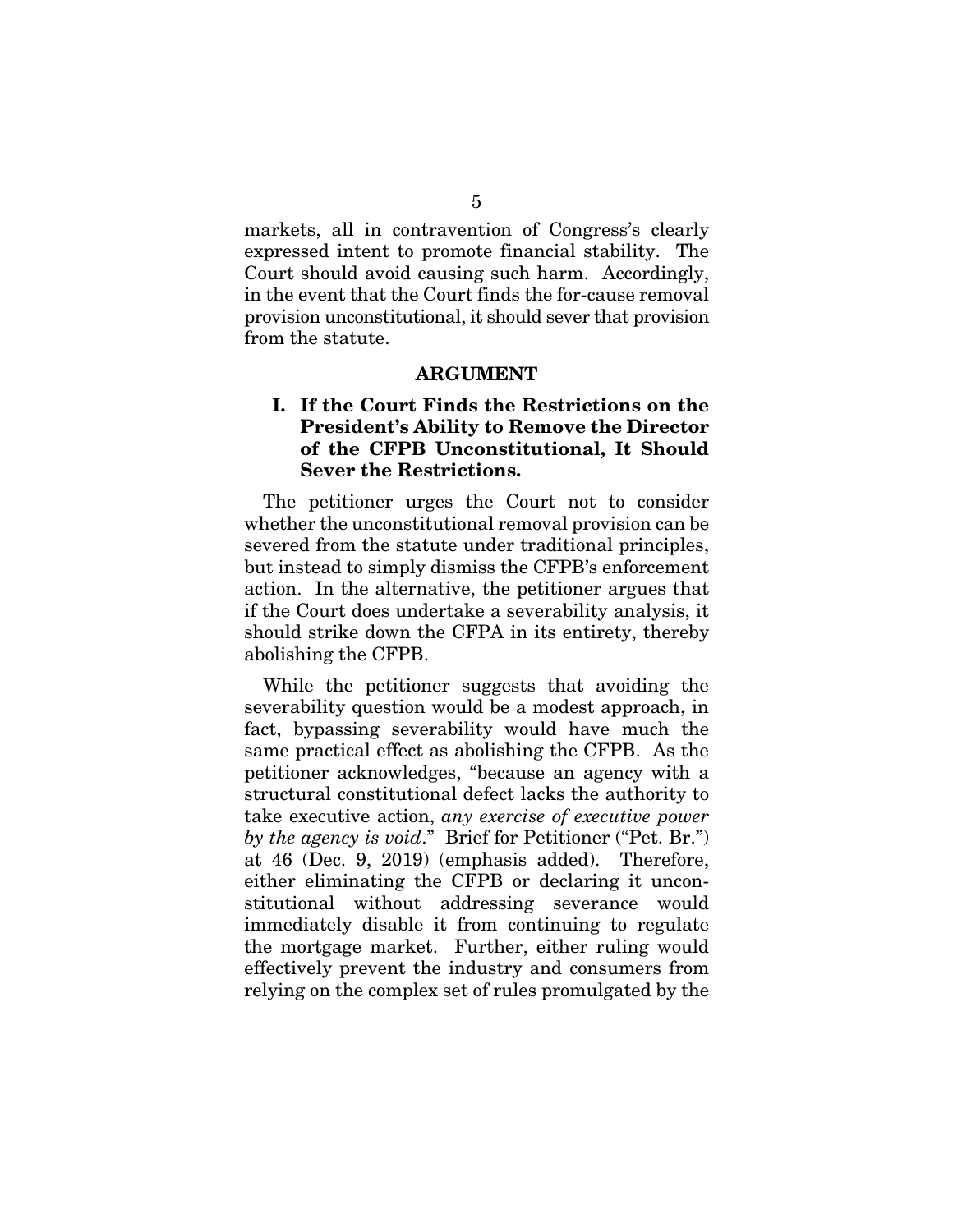CFPB over the past decade to govern mortgages and all manner of related transactions; all of the CFPB's past regulations would immediately be rendered, as the petitioner says, void. Such a result would be contrary to this Court's precedents and inconsistent with clear congressional intent, and would cause immediate and severe disruption in the U.S. economy, as described in more detail in Section II below.

The Court has made clear that the remedy upon finding a statute unconstitutional should be limited to severing the offending portion and leaving the remainder in place, as long as doing so is consistent with congressional intent and leaves a workable statute in place. *See, e.g.*, *Ayotte v. Planned Parenthood of N. New Eng.*, 546 U.S. 320, 328–31 (2006); *Alaska Airlines, Inc. v. Brock*, 480 U.S. 678, 684–87 (1987).

Recently, the Court confronted a situation very similar to the present case when it ruled that restrictions on the President's ability to remove members of the Public Company Accounting Oversight Board were unconstitutional. *Free Enter. Fund v. Pub. Co. Acct. Oversight Bd.*, 561 U.S. 477 (2010). The Court remedied the constitutional defect by severing the removal restrictions, leaving the remainder of the statute undisturbed:

Generally speaking, *when confronting a constitutional flaw in a statute, we try to limit the solution to the problem, severing any problematic portions while leaving the remainder intact*. Because the unconstitutionality of a part of an Act does not necessarily defeat or affect the validity of its remaining provisions, the normal rule is that partial, rather than facial, invalidation is the required course . . . The Sarbanes–Oxley Act remains fully opera-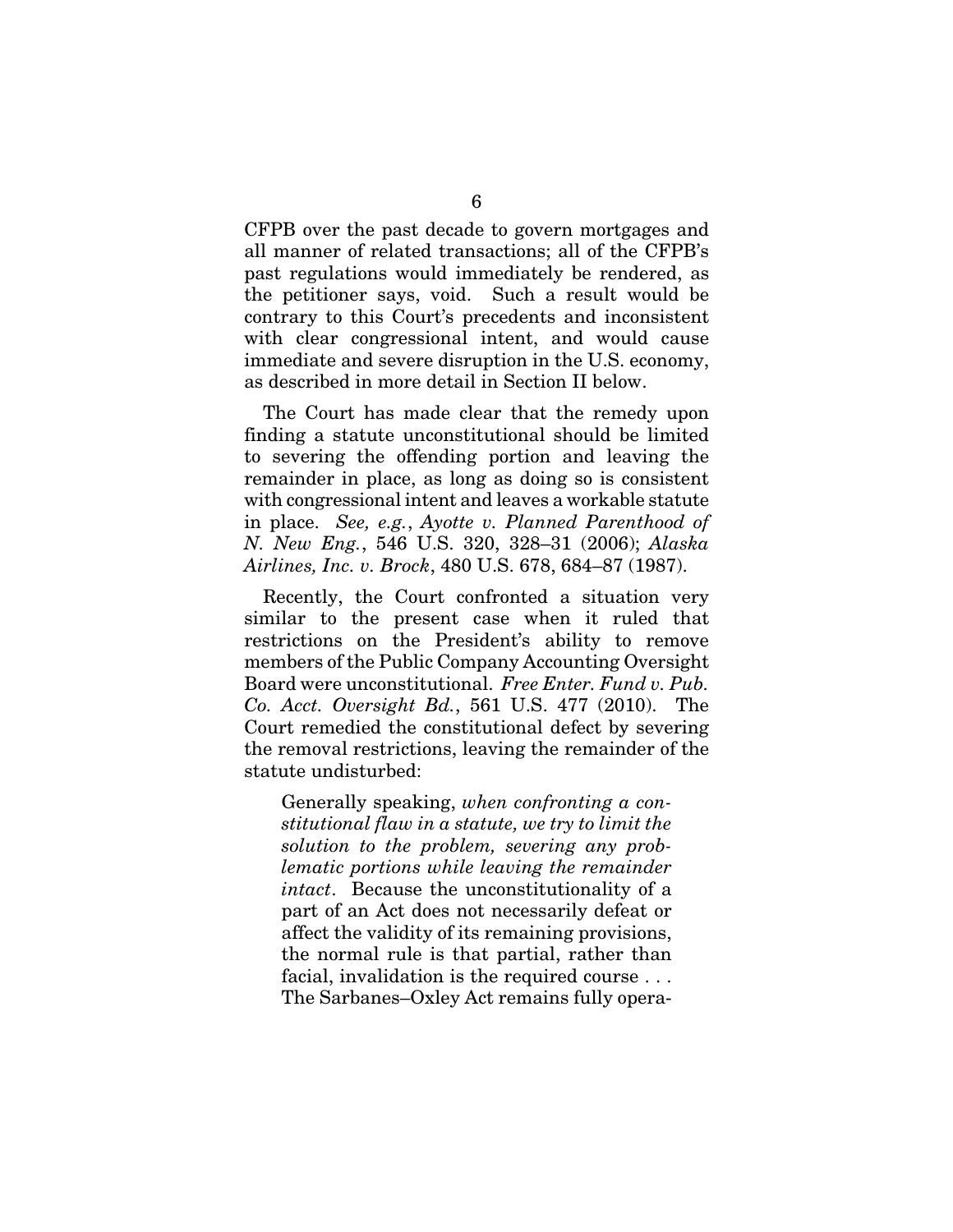tive as a law with these tenure restrictions excised. *We therefore must sustain its remaining provisions unless it is evident that the Legislature would not have enacted those provisions independently of that which is invalid*.

*Id.* at 508–09 (emphasis added; internal citations, alterations, and quotation marks omitted).

As an initial matter, there seems to be no dispute that, just as in *Free Enterprise Fund*, the CFPA would "remain[] fully operative as a law with these tenure restrictions excised." 561 U.S. at 509 (internal citations and quotation marks omitted). That leaves only the question of congressional intent, where the relevant question is "[w]ould the legislature have preferred what is left of its statute to no statute at all?" *Ayotte*, 546 U.S. at 330.

Congress expressed its intent clearly by including a severability clause in the statute explicitly providing that "[i]f any provision . . . is held to be unconstitutional, the remainder of this Act . . . shall not be affected thereby." 12 U.S.C. § 5302.3 The petitioner

<sup>3</sup> The severability clause appears in Section 3 of the Dodd-Frank Act and applies to the entire Act. *See* Pub. L. No. 111-203, § 3, 124 Stat. 1376, 1390 (2010) (codified at 12 U.S.C. § 5302). Title X of the Dodd-Frank Act is the Consumer Financial Protection Act of 2010, which created the CFPB and contains the restrictions on the removability of its Director. *See* Pub. L. No. 111-203, tit. X, 124 Stat. 1376, 1955 (2010) (codified at 12 U.S.C. § 5301). Accordingly, the severability clause expresses Congress's intent with respect to the precise question presented in this case. *PHH Corp. v. Consumer Fin. Prot. Bureau*, 881 F.3d 75, 199 (D.C. Cir. 2018) (Kavanaugh, J., dissenting) (finding the removal restrictions in the CFPA unconstitutional, but applying the severability clause in Section 3 of the Dodd-Frank Act (codified at 12 U.S.C. § 5302) to conclude that the proper remedy was to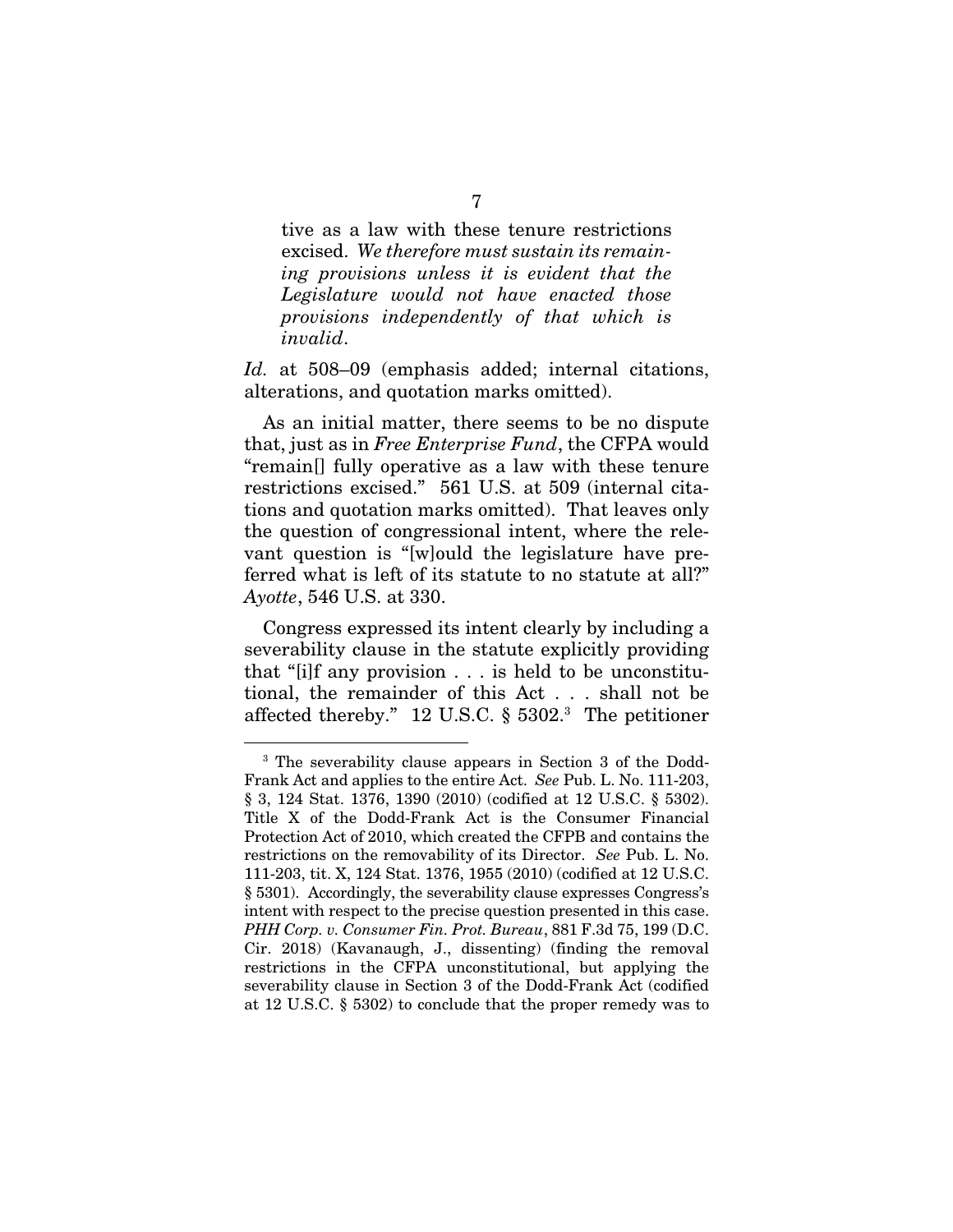argues that the Court should disregard the severability clause because it appears hundreds of pages of statutory text away from the removal provision and, "at most . . . Congress viewed the various *titles* as severable from each other . . . ." Pet. Br. at 45 (emphasis in original). But the plain language that Congress chose for the severability clause speaks not of the statute's "titles" being severable from each other, but instead clearly refers to "any provision" of the statute. 12 U.S.C. § 5302.

Congress also unequivocally stated that one of the primary purposes of the Act was to "promote financial stability." *See* Pub. L. No. 111-203, 124 Stat. 1376 (2010). There is no basis to conclude that Congress would have preferred the instability of having "no statute at all" to one with the removal requirement modified to accord with constitutional requirements. The petitioner relies on legislative history to infer that Congress would have preferred a multi-member commission rather than a director removable by the President. Pet. Br. at 44. This is highly speculative and inconsistent with the plain text of the statute. In any case, if the petitioner is correct, Congress can change the structure of the CFPB—and it will be able to do so without causing the drastic harm to consumers and the economy that will immediately result if the Court determines that the removal provision is unconstitutional but does not sever it.

The petitioner attempts to distinguish *Free Enterprise Fund*, *Ayotte*, and other similar cases applying the severability analysis on the basis that the requested relief in those cases was "affirmatively and prospec-

sever the removal restrictions and leave the remainder of the statute in place).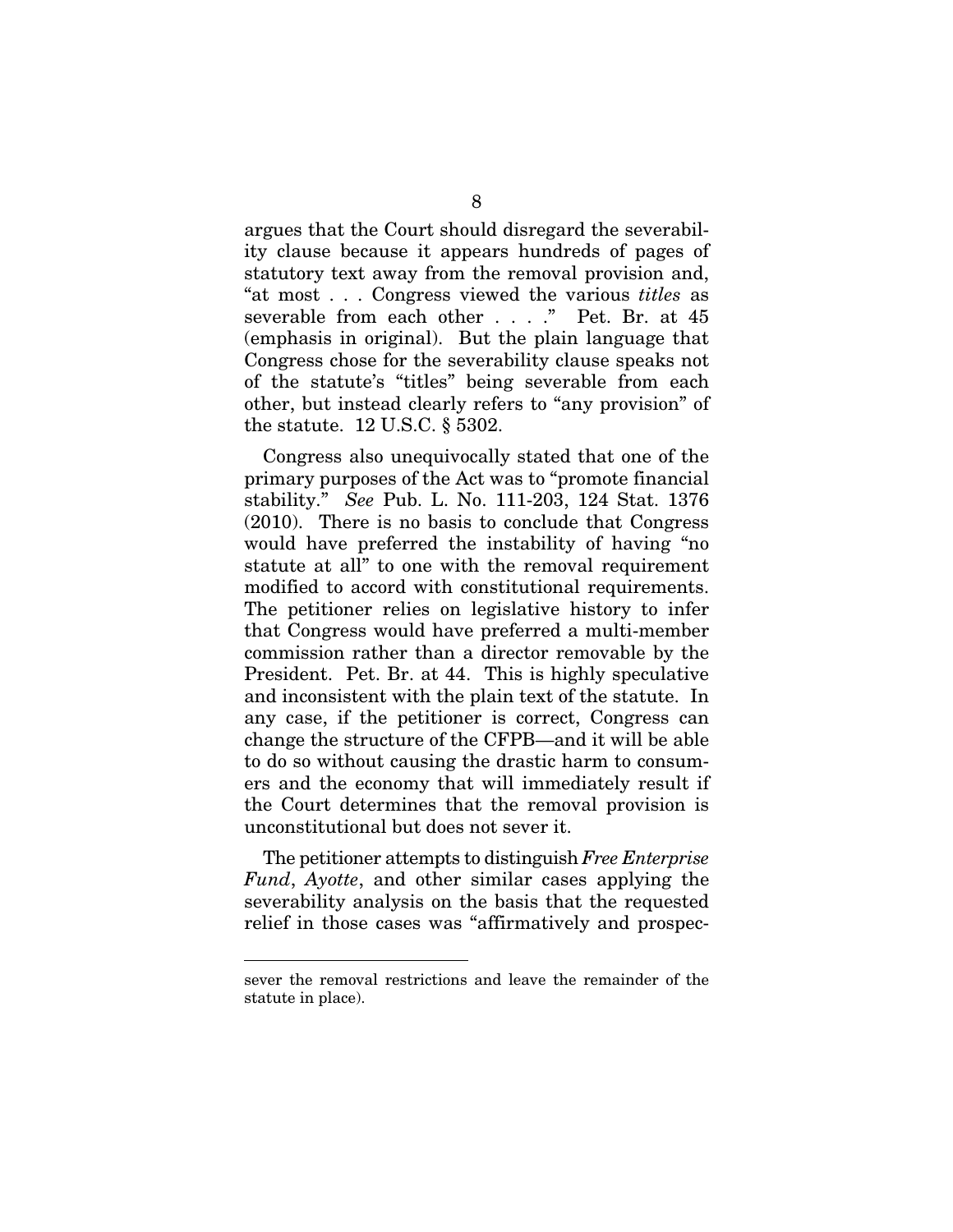tively, to invalidate an entire legislative act." *Id.* at 37. But this is a distinction without a difference, as the impact of a ruling that the CFPB's structure is unconstitutional would be to instantly throw into doubt the validity of all of the CFPB's actions, past and future—a result that, *amici* contend, Congress is unlikely to have intended. At best, the lower courts, inundated with cases challenging the CFPB's actions, would have to undertake the severability analysis, leading to substantial uncertainty and very likely inconsistent results until the issue inevitably returned to this Court.

The petitioner also argues that avoiding the severability analysis now will "allow Congress to determine how to remedy the constitutional defect in the CFPB's structure in the first instance." *Id.* at 47; *see also id.* at 41 ("Congress will be on notice that it should amend the Dodd-Frank Act to remedy that defect[.]"). But it would take significant time for Congress to pass legislation revising the CFPB's structure, and in the meantime, the collective experience of *amici's* members which participate in a very substantial percentage of the nation's residential real estate transactions strongly indicates that the negative effects on consumers and the economy described herein will be immediate and severe for the reasons set forth in Section II below.

Finally, in addition to the clear precedents favoring severance, courts remedying constitutional defects should seek to avoid disruption where possible. As the First Circuit Court of Appeals held in a case where it found unconstitutional the method of appointing members of a federal entity, "[i]n choosing among potential [remedial] options, we ought to reduce the disruption that our decision may cause." *Aurelius Inv., LLC v. Puerto Rico*, 915 F.3d 838, 861 (1st Cir.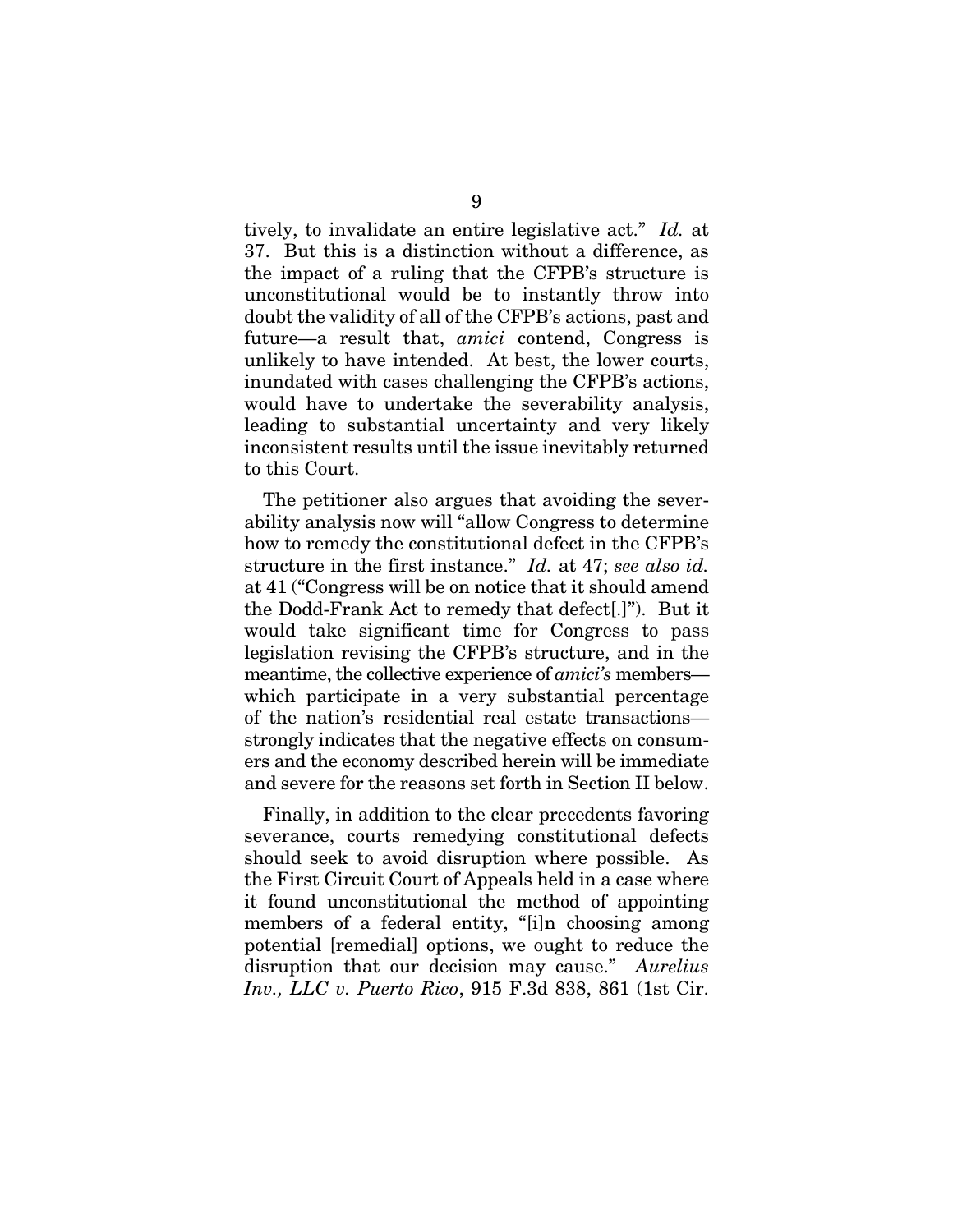2019). Similarly, the D.C. Circuit Court of Appeals redressed a constitutional infirmity in the method of appointing members of the federal Copyright Royalty Board by "provid[ing] a remedy that cures the constitutional defect with as little disruption as possible" and "minimizes any collateral damage." *Intercollegiate Broad. Sys., Inc. v. Copyright Royalty Bd.*, 684 F.3d 1332, 1336–37, 1340 (D.C. Cir. 2012).

As explained in the next section, a ruling abolishing the CFPB or undoing its past actions—or even just calling the legitimacy of its past actions into doubt could destabilize critical segments of the national economy, in clear contravention of Congress's purpose in enacting the statute at issue. Instead, if the Court finds the CFPA for-cause removal provision to be unconstitutional, the Court should follow *Free Enterprise Fund* by simply severing the for-cause removal provision and leaving the remainder of the CFPA in place.

## II. Striking Down the CFPA in its Entirety Would Be Massively Disruptive to the Mortgage Industry.

If the Court invalidates the entire CFPA, or otherwise issues a ruling calling into question the ongoing legitimacy of the CFPB's past actions, $4$  the results could be catastrophic for the real estate finance industry. Among other things, the CFPB's rules likely would be invalidated, which would create disruptive uncertainty around millions of past home mortgage transactions predicated on these rules. Further, the mortgage markets would very likely all but grind to a halt as lenders would be unable to have any confidence

<sup>4</sup> *Amici* note that they have disagreed with some of the CFPB's past actions and are expressing neither support for, nor objections to, the merits or legality of any particular past actions.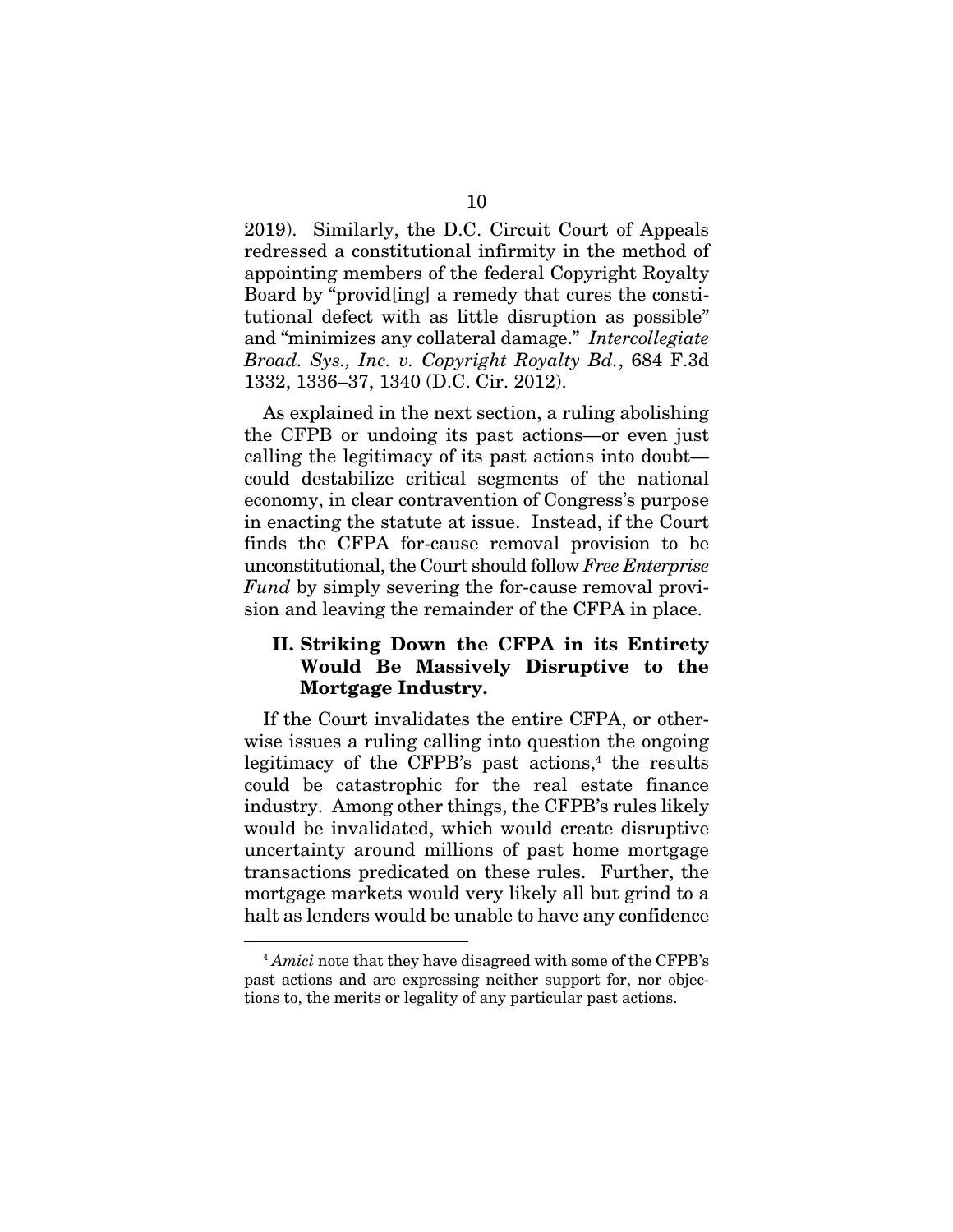that their transactions comply with law. In addition to lenders' inability to meet their obligations to operate in accordance with law, they would be unable to meet the requirements of their other federal and state regulators, which require both banks and nonbank lenders to comply with law.<sup>5</sup> Lenders would be unable to provide assurances to secondary market investors, whose willingness to purchase loans is a critical component of the national mortgage market.6 And as the real estate financing industry floundered under such conditions, consumers would be largely unable to buy or sell their homes, causing untold hardship to families across the country.<sup>7</sup> Finally,

<sup>5</sup> *See, e.g.*, 12 U.S.C. § 1(a) ("[T]he 'Office of the Comptroller of the Currency' . . . is charged with assuring the . . . compliance with laws and regulations . . . by, the institutions and other persons subject to its jurisdiction.") and N.Y. Banking Law § 590(5)(c) ("Mortgage bankers . . . shall make mortgage loans in conformity with the provisions of . . . all applicable federal laws and the rules and regulations promulgated thereunder[.]").

<sup>6</sup> *See, e.g*., Fannie Mae Selling Guide, Chapter A3-2-01, Compliance With Laws (10/02/2019) (Dec. 4, 2019), https://www. fanniemae.com/content/guide/selling/a3/2/01.html ("The seller/ servicer (any subservicer or third-party originator it uses) and any licensee of Fannie Mae technology must [ ] comply with, all federal, state, and local laws (e.g., statutes, regulations, ordinances, directives, codes, administrative rules and orders that have the effect of law, and judicial rulings and opinions) that apply to [ ] any of its origination, selling, or servicing practices, including laws and regulations on consumer credit, equal credit opportunity and truth-in-lending, and borrower privacy[.]").

<sup>7</sup> According to NAR's 2019 Profile of Home Buyers and Sellers, 86% of recent home buyers financed their purchases, and of those, 88% of the purchase amount was typically financed. First-time buyers, which made up 33% of all home buyers, typically financed 94% of their purchase. *Highlights From the Profile of Home Buyers and Sellers*, Nat'l Ass'n of REALTORS® (Nov. 21, 2019), https://www.nar.realtor/research-and-statistics/research-reports/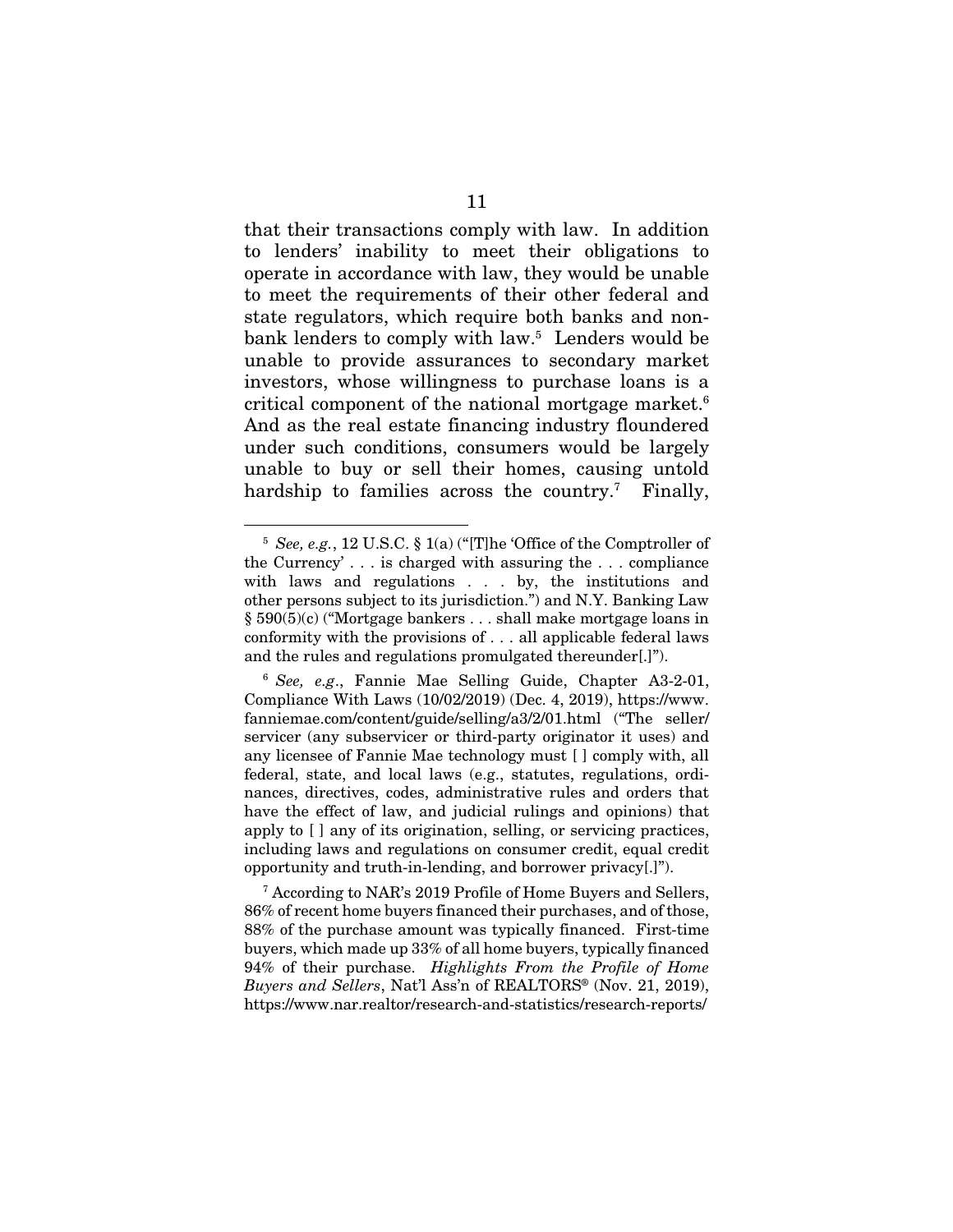invalidating the CFPB's rules would essentially render worthless the years of effort and billions of dollars that the industry has invested into compliance with those rules.

Since its inception nearly a decade ago, the CFPB has issued numerous rules governing the mortgage market.8 Nearly all of the CFPB's rules implement laws that predate the CFPA, and many address amendments to those older laws that were contained in Title XIV of the Dodd-Frank Act (*i.e.*, amendments that would not be invalidated by a ruling that the CFPB is unconstitutionally structured). Virtually all of the residential mortgages issued in the United States since then have been consummated and administered pursuant to those rules. If those rules are suddenly invalidated (or CFPB-adopted amendments to those rules are invalidated), it may be unclear what rules should have applied, and consequently whether the origination and servicing of those transactions has been in compliance with the law.

This likely would have three significant effects. First, lenders and other market participants would not be able to fulfill their legal and contractual obligations to ensure and certify that transactions comply with the law. Second, the legal uncertainty could lead to

highlights-from-the-profile-of-home-buyers-and-sellers (last visited Dec. 6, 2019) (hereinafter 2019 Profile of Home Buyers and Sellers).

<sup>8</sup> According to the Final Rules filter tool on the CFPB website, the CFPB has issued at least 38 rulemakings affecting consumer mortgages. *See* Final Rules, CFPB, https://www.consumer finance.gov/policy-compliance/rulemaking/final-rules/?title=&top ics=mortgage-closing&topics=mortgage-origination&topics=mo rtgages&topics=mortgage-servicing&from\_date=&to\_date= (last visited Dec. 3, 2019).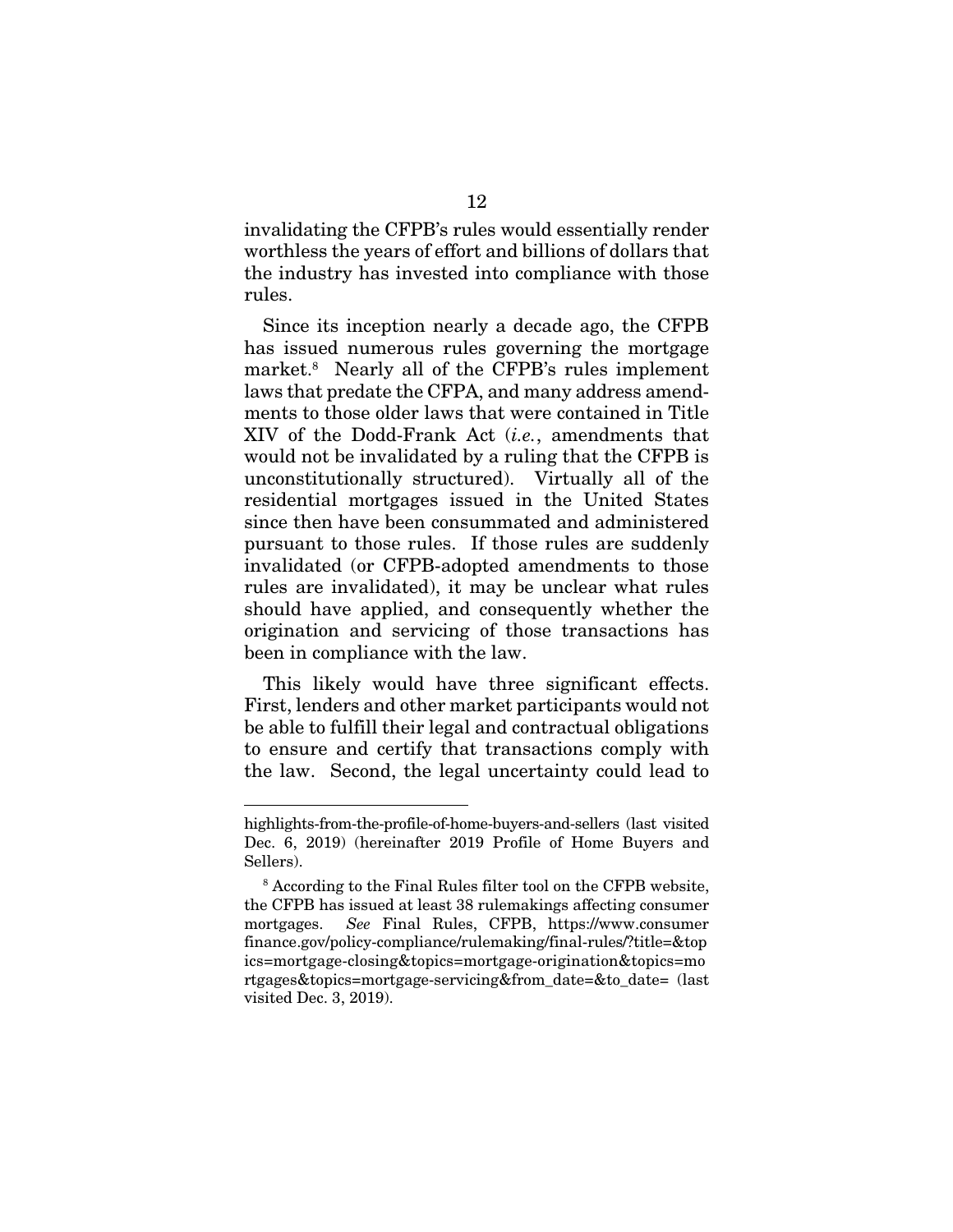numerous lawsuits by consumers or governmental agencies against mortgage lenders and servicers, as well as numerous lawsuits between industry participants. The mere prospect of the potential liability from these risks would create crippling uncertainty. Third, such lawsuits and widespread uncertainty could result in broad safety, soundness, stability, liquidity, and operational challenges because many industry participants of every variety—including banks, non-bank lenders, and investors in mortgage loans and securities—could be financially weakened by potential liability or exposure to market losses.

A significant example of the changes the CFPB made to the regulatory scheme governing mortgage loans is the TILA-RESPA Integrated Disclosure Rule, or "TRID," which was promulgated by the CFPB in 2013 and went into effect in October 2015. *See* 78 Fed. Reg. 79,730 (Dec. 31, 2013) (codified at 12 C.F.R. pts. 1024, 1026); 80 Fed. Reg. 43,911 (July 24, 2015) (codified at 12 C.F.R. pts. 1024, 1026). Before TRID, every residential mortgage required two separate sets of disclosure statements, one pursuant to the Truth in Lending Act (TILA) and the other pursuant to the Real Estate Settlement Procedures Act (RESPA). Provisions of the CFPA amended each of TILA and RESPA to require the CFPB to adopt a new disclosure scheme to integrate the disclosures, and to adopt a proposed regulation no later than July 21, 2012. Pub. L. No. 111-203, § 1032(f), 124 Stat. 1376, 2007 (2010) (codified at 12 U.S.C. § 5532). TRID synthesized those TILA and RESPA disclosures, in some instances by crafting exemptions to the disclosure requirements set forth in TILA and/or RESPA.9 If the CFPB's

<sup>9</sup> For example, TRID changed the way the "total of payments" is calculated for a mortgage disclosure. *See* 78 Fed. Reg. 79,730,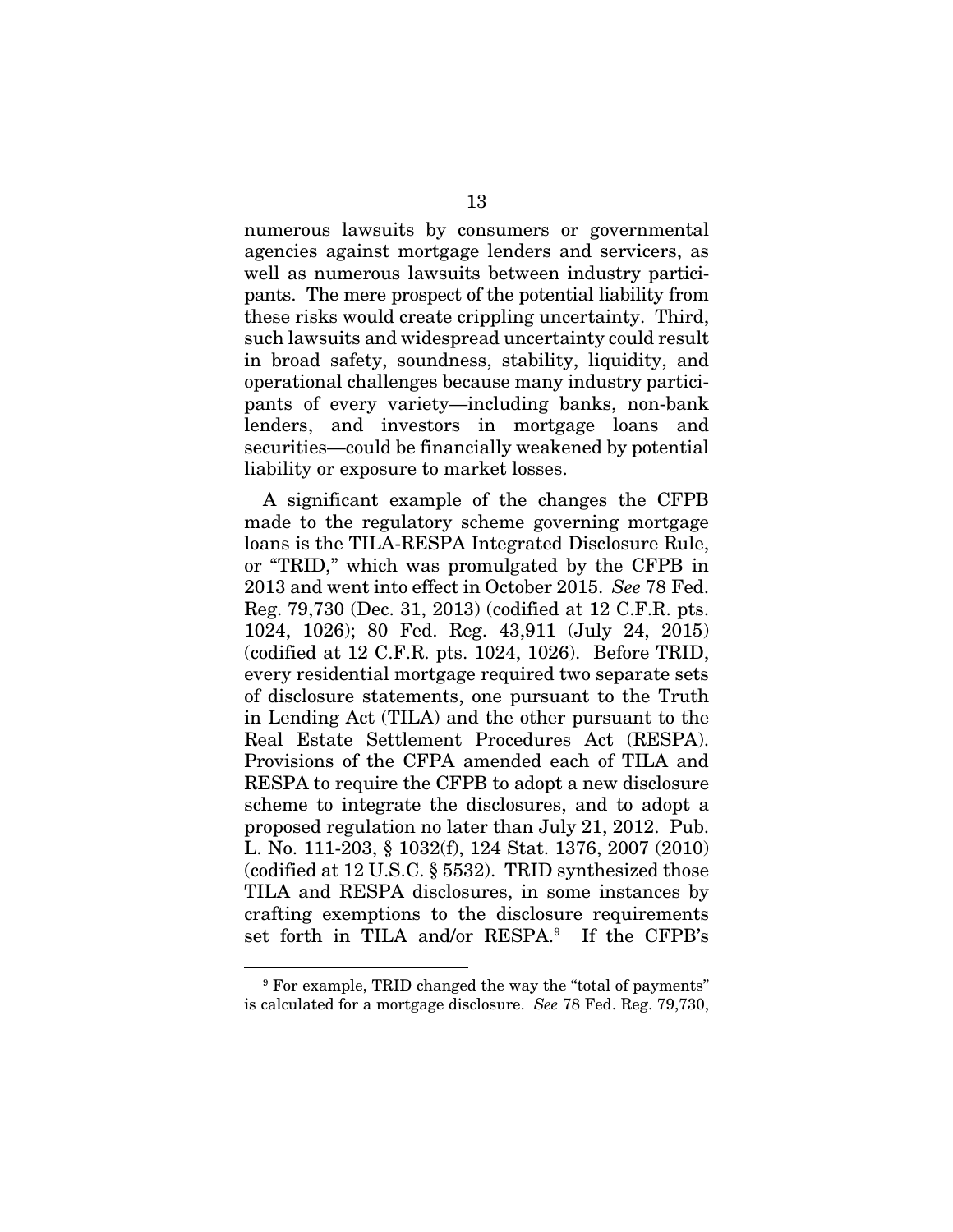rulemaking actions are found to be invalid as a result of this case, one consequence would be that TRID is invalid. That would allow borrowers or others to claim that all post-October 2015 mortgage transactions were in violation of the law. Consequently, many such consumers could assert the right to cancel their mortgages and be reimbursed for all fees associated with the transaction, as the new disclosures would not have complied with the prior statutory requirements that would still be in effect if the CFPA were to be invalidated.

Another example of the important changes made by the CFPB is the ability-to-repay requirement that Congress enacted as Section 1411 of the Dodd-Frank Act, Pub. L. No. 111-203, § 1411, 124 Stat. 1376, 2142  $(2010)$  (codified at 15 U.S.C. § 1639c), amending TILA to add a new Section 129C(a) that requires residential mortgage lenders to ensure that the borrower has a reasonable ability to repay the loan. *See* 78 Fed. Reg. 35,429 (June 12, 2013) (codified at 50 C.F.R. pt. 18). Lenders are required to fully document that the borrower meets reasonable underwriting standards. A borrower who obtains a loan that fails to meet this standard can bring an action under TILA against the lender or the secondary market purchaser who bought the loan. This TILA amendment would not be eliminated if the CFPA were to be invalidated, but the CFPB's regulations implementing the safe harbor provision exempting certain "qualified mortgages" likely would be. *See* Pub. L. No. 111-203, § 1412, 124

<sup>80,038 (</sup>Dec. 31, 2013) (codified at 12 C.F.R. pts. 1024, 1026), preamble to the Integrated Mortgage Disclosures Under the Real Estate Settlement Procedures Act (Regulation X) and the Truth In Lending Act (Regulation Z) (describing the CFPB's modification to the calculation of total of payments).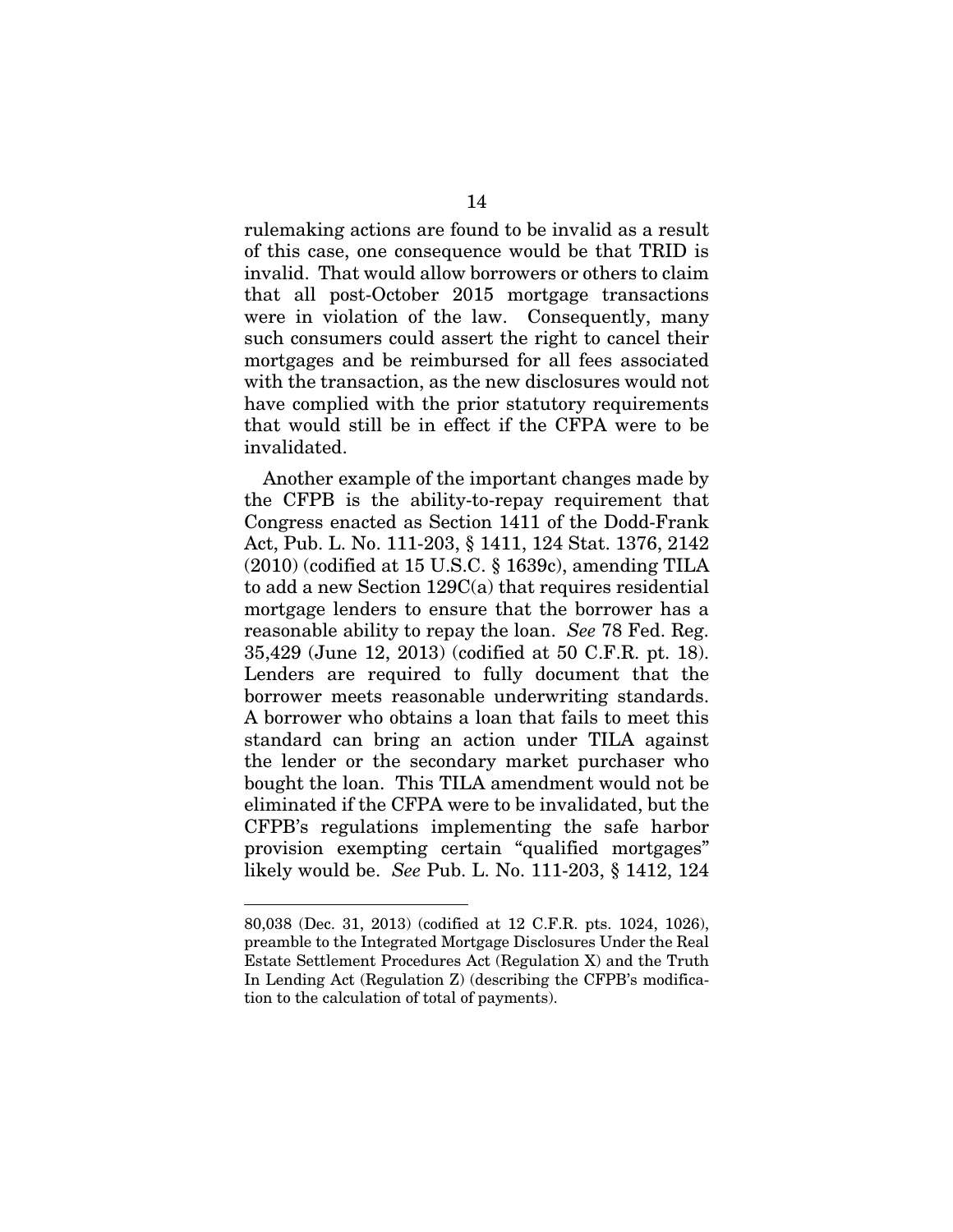Stat. 1376, 2145 (2010) (codified at 15 U.S.C. § 1639c). In particular, the CFPB adopted a special exemption for loans that qualify for purchase by Fannie Mae or Freddie Mac, and millions of loans have been made relying on this regulatory provision to ensure compliance with their statutory requirements.10 *See* 78 Fed. Reg. 6407 (Jan. 30, 2013) (codified at 12 C.F.R. pt. 1026). Thus, if the regulation is invalidated, the legal risk profile of millions of loans would change, leading to potential challenges and possible financial stability issues for numerous mortgage lenders and purchasers.<sup>11</sup>

The consequences of the invalidation of the CFPB's mortgage rules for existing mortgage transactions have the potential to be highly disruptive. The noncompliance of a mortgage loan could subject a lender to regulatory actions, civil lawsuits, or, in some situations, the rescission of the loan contract by the consumer.12 For example, liability under TILA in

<sup>&</sup>lt;sup>10</sup> One recent industry study estimated that approximately \$260 billion of 2018 residential mortgage originationsapproximately 16% of all residential mortgage lending—were made under this special exemption. Pete Carroll, *Expiration of the CFPB's Qualified Mortgage "GSE Patch" – Part 1*, CoreLogic Insights Blog (July 11, 2019), https://www.corelogic.com/ blog/2019/07/expiration-of-the-cfpbs-qualified-mortgage-gse-patc h-part-1.aspx (last visited Dec. 3, 2019).

<sup>&</sup>lt;sup>11</sup> Because the risk arises from a segment of the mortgage market eligible for sale to Fannie Mae and Freddie Mac, the risk would be especially concentrated in those entities, each of which has been operating under federal conservatorship since 2008. *See History of Fannie Mae and Freddie Mac Conservatorships*, Fed. Hous. Fin. Agency, https://www.fhfa.gov/Conservatorship/Pages/ History-of-Fannie-Mae--Freddie-Conservatorships.aspx (last visited Dec. 3, 2019).

<sup>12</sup> Both RESPA and TILA contain safe harbor provisions protecting lenders whose mortgage loans complied with certain agencies' rules at the time of consummation, and the CFPA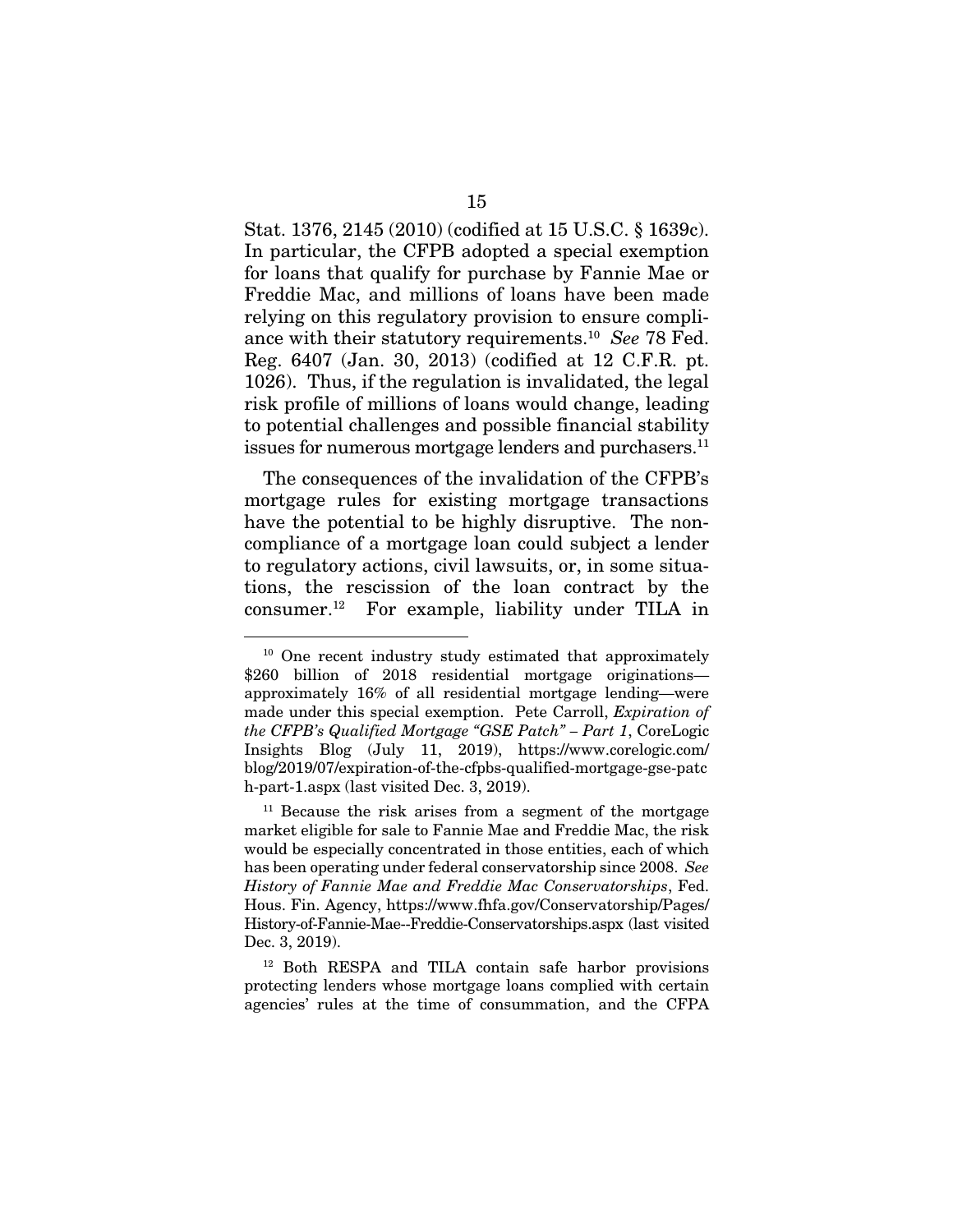some cases can reach loan purchasers as well as loan originators. *See* 15 U.S.C. § 1641 (2011). The complex web of agreements making up the mortgage industry, involving mortgage originators, loan purchasers, secondary market investors, servicing companies, and others, would crumble as industry participants lost the critical ability to confidently certify a loan's compliance with the law. Creditors that relied on regulatory exemptions created by the CFPB in its rulemakings would face federally-created defenses to foreclosure that could, in effect, render billions of dollars of loans uncollectable. *See* 15 U.S.C. § 1640(k). And with millions of mortgages potentially out of compliance, the secondary mortgage market would slow to a halt because participants would not be willing to risk buying or selling mortgages with unquantifiable legal risk.

Further, a decision declaring the CFPB unconstitutional but not addressing severability likely would lead to a slew of potentially inconsistent lower court rulings on severability, which could create an untenable situation where the CFPB's rules remain viable in some of the appellate circuits but not others. This

amended those provisions to include references to rules promulgated by the CFPB. *See* 12 U.S.C. § 2617(b) (2011) (RESPA safe harbor provision); 15 U.S.C. § 1640(f) (TILA safe harbor provision); Pub. L. No. 111-203, § 1098(11), 124 Stat. 1376, 2104 (2010) (codified at 12 U.S.C. § 2616) (amending RESPA safe harbor provision to replace references to the Secretary of Housing and Urban Development with references to the CFPB); Pub. L. No. 111-203, § 1100A(2), 124 Stat. 1376, 2107 (2010) (amending TILA safe harbor provision to replace references to the Federal Reserve Board with references to the CFPB). The mortgage industry is concerned that the elimination of the CFPA could similarly extinguish these safe harbor protections for following CFPB rules.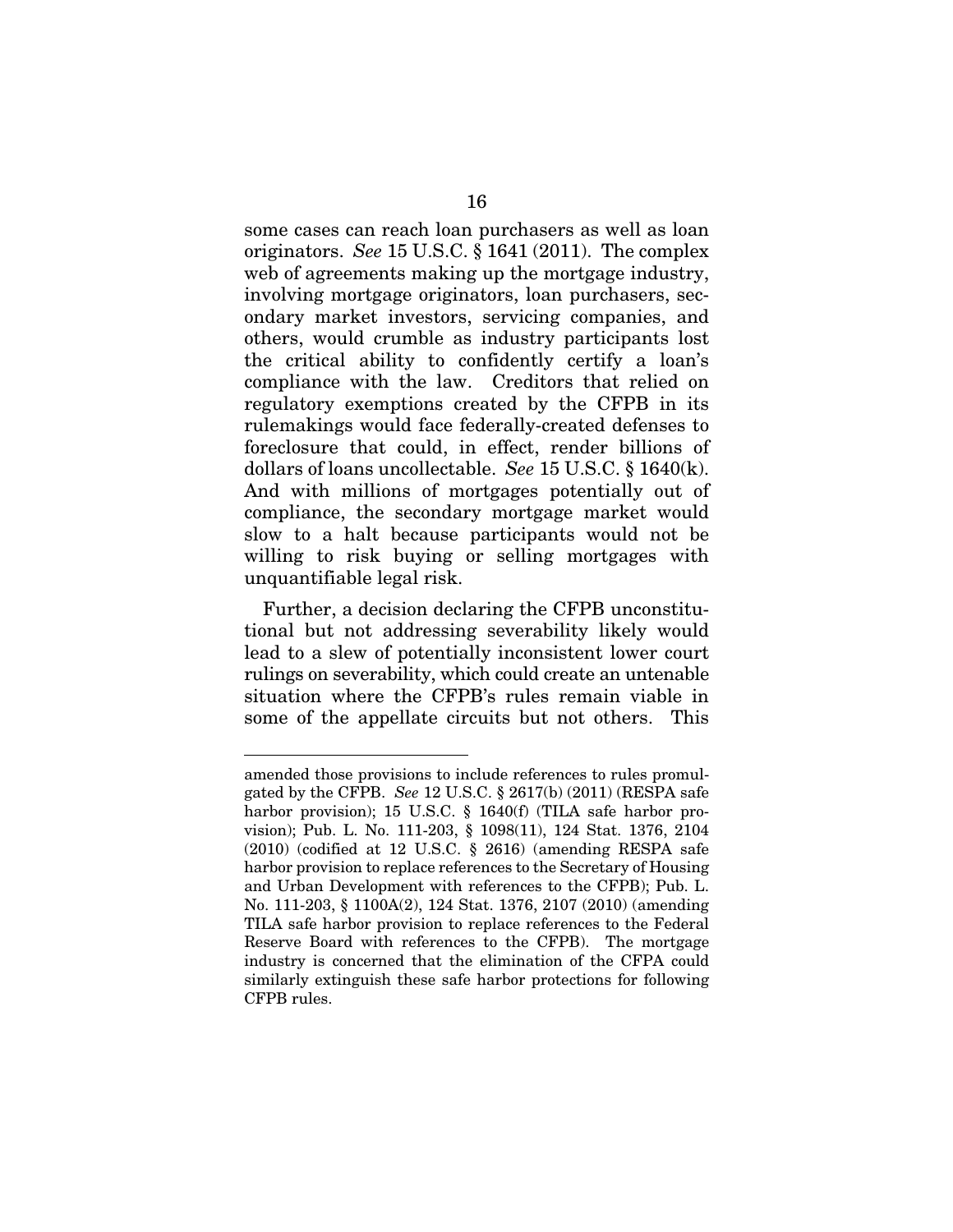would be particularly problematic for the secondary mortgage market, which depends on uniform national marketability. Further, the resulting uncertainty would lead to higher costs, which would be passed on to consumers.

In addition to jeopardizing existing mortgage loans, new loans would become difficult to originate. The immediate problem would be one of uncertainty, as the mortgage industry struggled to determine the current state of the law and how to consummate a legal mortgage transaction. Moreover, presuming the government eventually would establish a new set of rules, industry participants would have to spend substantial time and money modifying all manner of internal processes and technology systems to conform to the new requirements.13 Other lenders would either close their doors entirely or choose to stop offering consumer mortgage products. In the meantime, origination of new mortgage loans likely would slow to a standstill, out of liability concerns and also because of the uncertainty that such loans would be marketable in the secondary loan market.<sup>14</sup>

<sup>&</sup>lt;sup>13</sup> By way of example, it took the mortgage industry nearly two years to prepare to implement TRID. *See* 80 Fed. Reg. 43,911 (July 24, 2015) (codified at 12 C.F.R. pts. 1024, 1026) (the CFPB originally prescribed an implementation period of 19 months, then postponed the effective date another two months "to help ensure the smooth implementation of the TILA-RESPA Final Rule").

<sup>14</sup> The federal government's consumer financial protection activities could also be disrupted. While other federal agencies could retake the rulemaking and oversight responsibilities previously transferred to the CFPB, those agencies could find themselves without enough staff, funding, time, or expertise to effectively respond and take up even a portion of the regulatory responsibilities previously shouldered by the CFPB. Also, some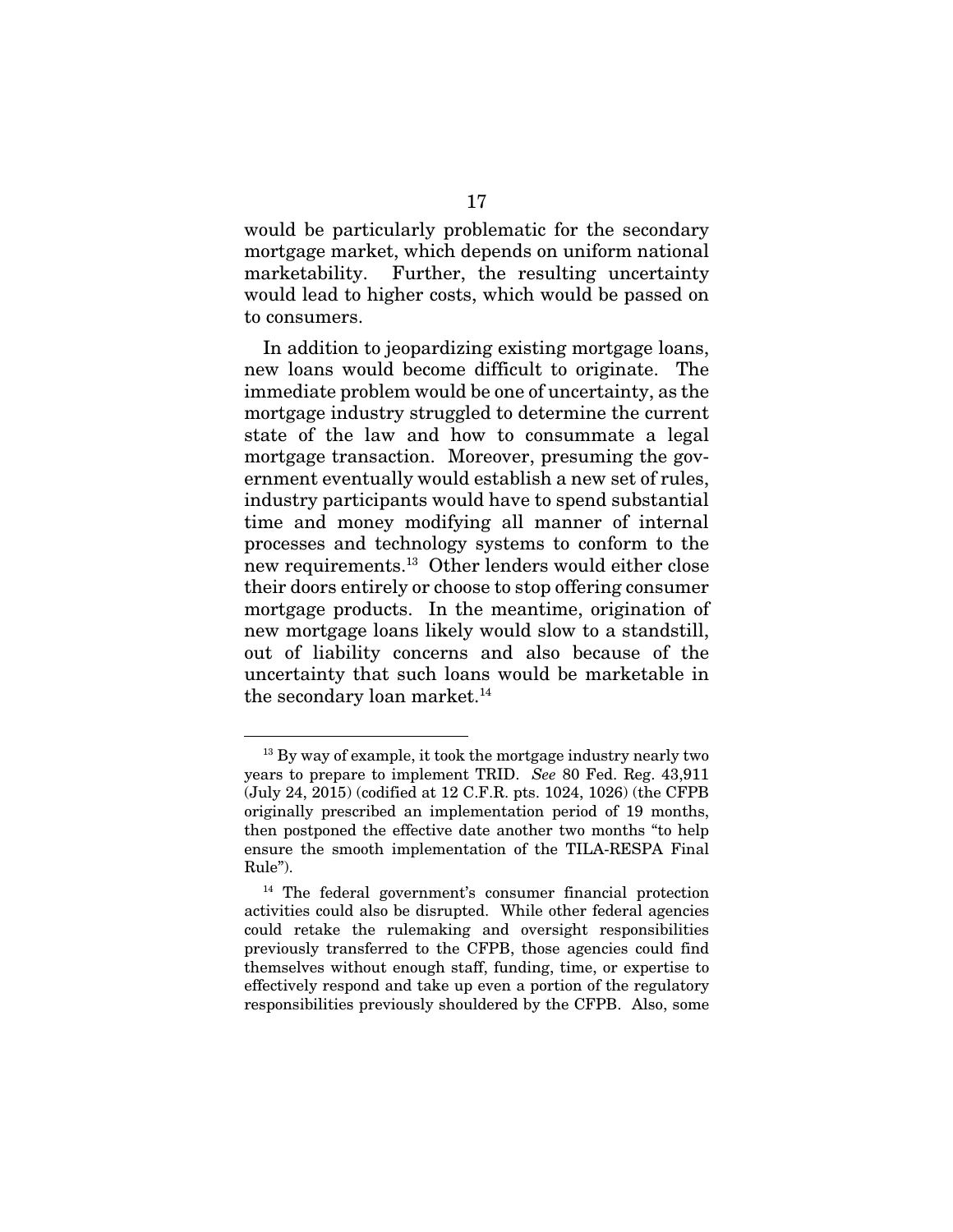The cessation of available credit would directly affect the home building and home resale industries, which NAR estimates to account for nearly 17% of U.S. gross domestic product.15 Without sufficient available credit, even for a short period, home builders of all sizes would stop building new homes, and would be under pressure from their lenders to sell any inventory they do have, further depressing home values. Currently, total housing inventory remains exceptionally low, and any disruption to available credit would therefore only exacerbate this issue.16 Remodeling and renovations, as well as the sale of ancillary products and services that accompany a home resale, would also be affected, negatively impacting the economy. The housing market would shift away from consumers who purchase homes with credit, who are frequently families and first-time home buyers.

Even a temporary period of uncertainty would be economically significant, as many thousands of residential mortgage transactions are made across the

of the CFPB's functions were transferred from the Office of Thrift Supervision, which no longer exists. *See* Pub. L. No. 111-203, § 313, 124 Stat. 1376, 1523 (2010) (codified at 12 U.S.C. § 5413) (abolishing the Office of Thrift Supervision).

<sup>15</sup> *See* Nadia Evangelou, *How Do Home Sales Affect the Economy in Your State?*, Nat'l Ass'n of REALTORS®: Economist's Outlook (July 7, 2019), https://www.nar.realtor/blogs/economistsoutlook/how-do-home-sales-affect-the-economy-in-your-state (last visited Dec. 6, 2019).

<sup>&</sup>lt;sup>16</sup> Total housing inventory at the end of October 2019 was 1.77 million units, down approximately 4.3% from one year ago. *Existing-Home Sales Climb 1.9% in October*, Nat'l Ass'n of REALTORS® (Nov. 21, 2019), https://www.nar.realtor/newsroom/ existing-home-sales-climb-1-9-in-october (last visited Dec. 4, 2019).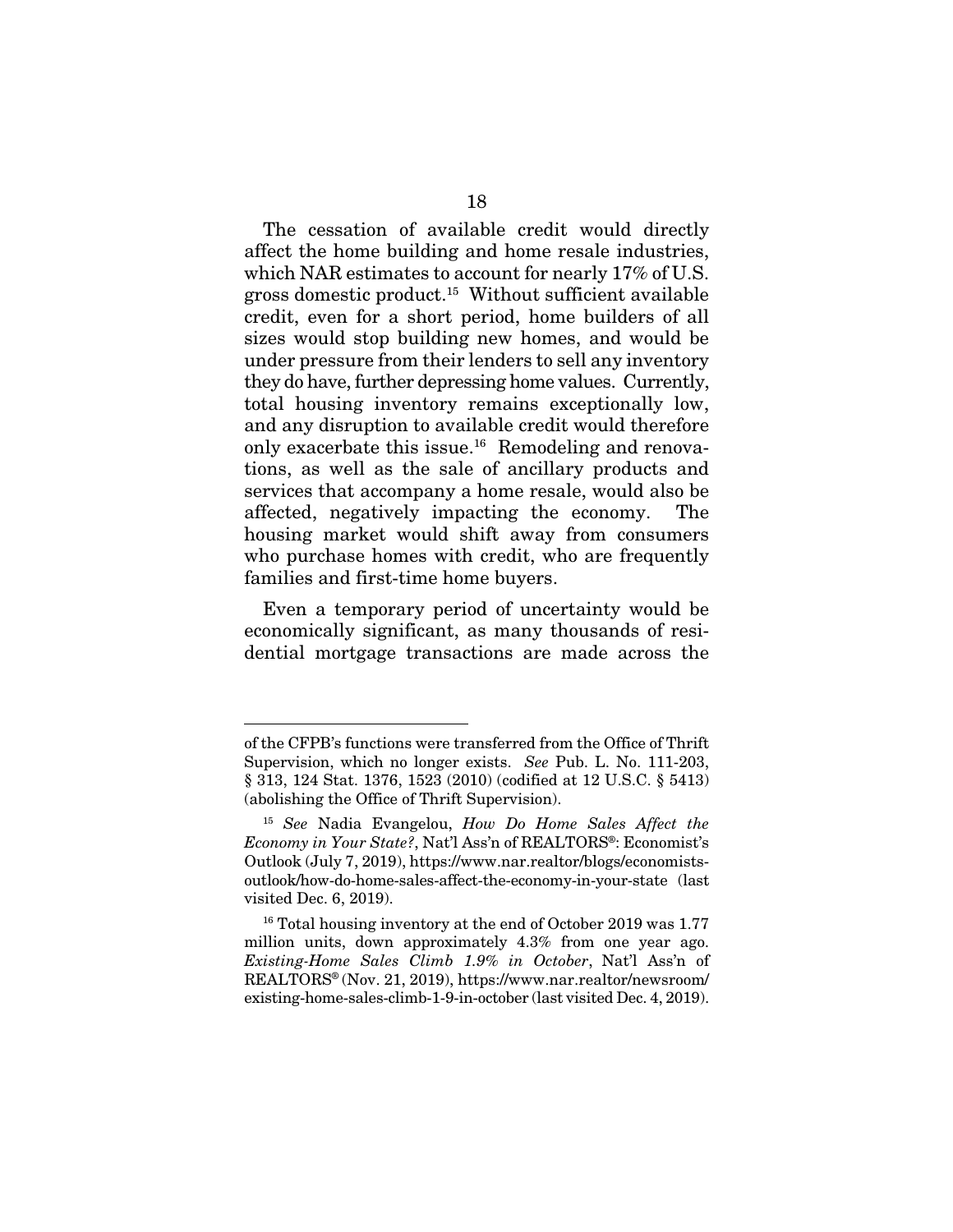country each day, $17$  and consumers depend on the expected availability of mortgage credit to buy, sell, and modify their homes. Thousands of Americans working in the mortgage, home building, and real estate industries could lose their jobs, as well as thousands more in businesses that provide goods and services to these industries.<sup>18</sup> And even after consumer mortgage credit became available once again, it is likely that the number of companies offering consumer mortgage products would have decreased significantly, leading to decreased competition and increased costs in the marketplace.

Americans continue to express a preference for homeownership, and recognize that purchasing a home is a good financial investment and a critical tool for building wealth. Overall homeownership levels remain at historic lows, especially among minorities.<sup>19</sup>

<sup>&</sup>lt;sup>17</sup> In August 2019, the Federal Financial Institutions Examination Council reported Home Mortgage Disclosure Act data indicating that there were 6.3 million closed-end mortgage originations in 2018 alone. *See* Press Release, Nat'l Credit Union Admin., FFIEC Announces Availability of 2018 Data on Mortgage Lending (Aug. 2019), https://www.ncua.gov/newsroom/pressrelease/2019/ffiec-announces-availability-2018-data-mortgage-len ding (last visited Dec. 3, 2019).

<sup>18</sup> For example, 89% of recent buyers purchased their home through a real estate agent or broker, and five percent purchased directly from a builder or builder's agent. 2019 Profile of Home Buyers and Sellers.

<sup>&</sup>lt;sup>19</sup> The U.S. Census Bureau reported that the overall homeownership rate for the third quarter of 2019 was 64.8%, with Asian, Native Hawaiian, and Pacific Islander Alone householders at 58.5%, Hispanic householders (of any race) at 47.8%, and Black Alone householders at 42.7%, compared to non-Hispanic White Alone householders at 73.4%. Press Release, U.S. Census Bureau, Quarterly Residential Vacancies and Homeownership,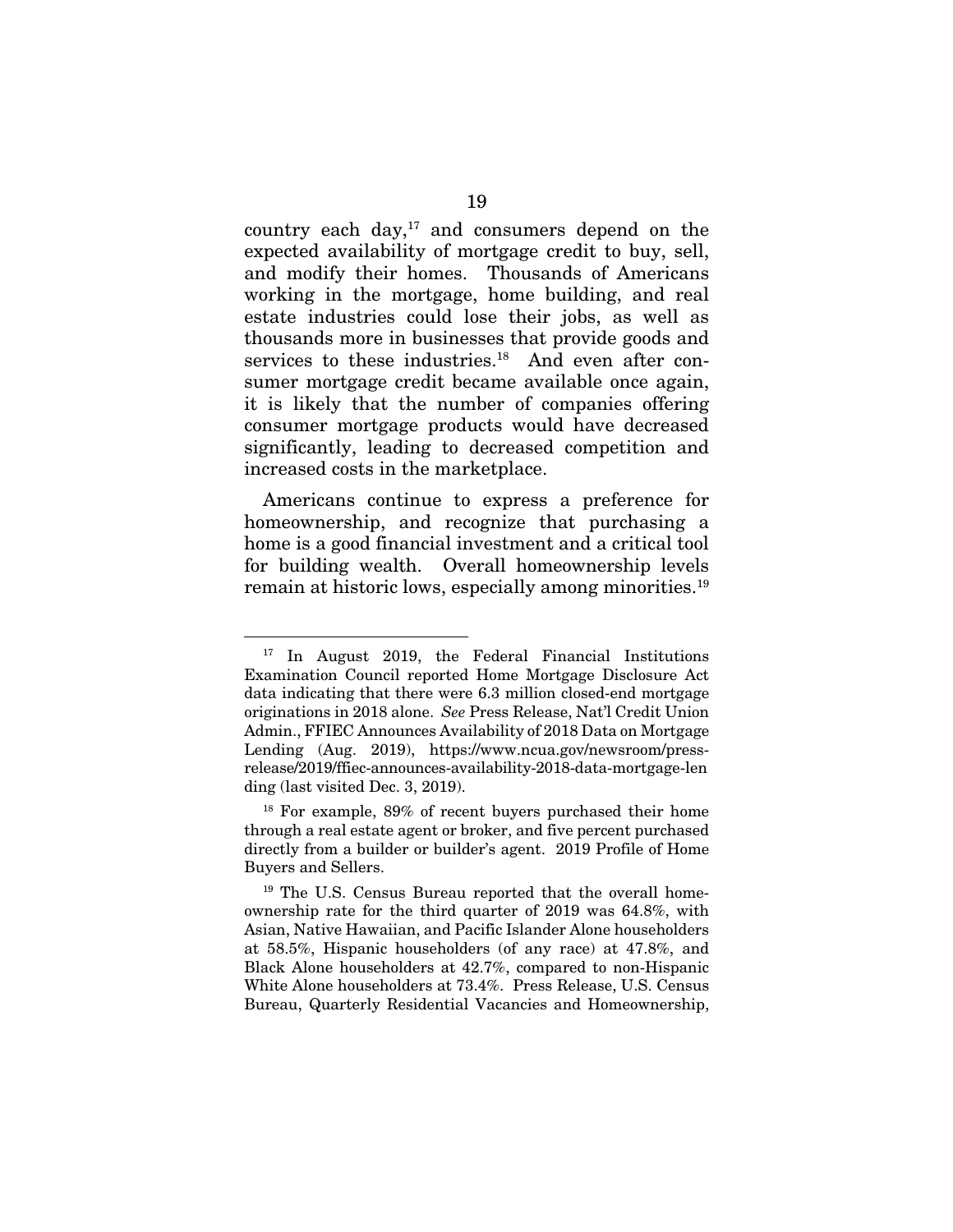Homeownership growth will be significantly stymied if available mortgage credit becomes too costly or nonexistent and housing inventory levels remain suppressed due to the significant market disruptions that would occur if the CFPB is abolished or its authority essentially eliminated.

Finally, eliminating the CFPB, and the rules and guidance it has issued, would undo years of effort and billions of dollars invested by the residential real estate industry into compliance programs and systems. It is no exaggeration to say that the CFPB's rules and guidance have permeated nearly every aspect of residential mortgage loan origination and servicing. Mortgage lenders, servicers, and related businesses have completely overhauled their operations to conform to the CFPB's requirements. This involved massive investments in new technologies and computer systems, along with associated efforts to devise new policies and train employees to implement them. Although *amici* are not aware of any carefully developed estimates of the total cost of these efforts, we feel comfortable stating that the industry has spent in the billions of dollars creating a new infrastructure to originate and service loans under the rules issued by the CFPB. Eliminating those rules now would not only greatly diminish the value of those investments, but would also create enormous costs to rebuild the compliance structure for a new regulatory regime—costs that inevitably would be borne by consumers.

In sum, the disruption to the real estate finance industry, the home building industry, the numerous related markets, and the overall economy caused by

Third Quarter 2019 (Oct. 29, 2019), https://www.census.gov/hous ing/hvs/files/currenthvspress.pdf (last visited Dec. 4, 2019).